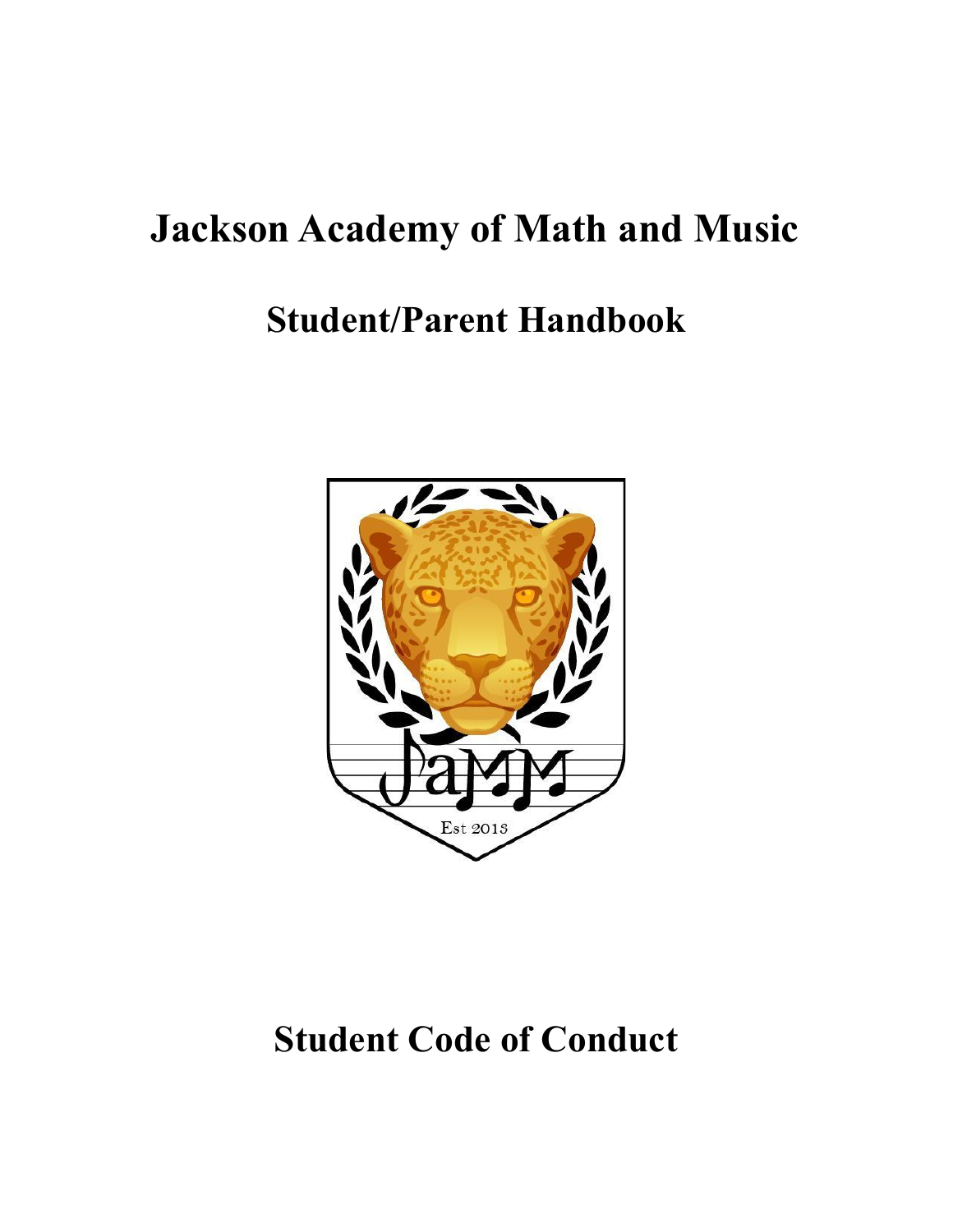# **CHILDREN LEARN WHAT THEY LIVE**

| If a child lives with criticism,                 | He learns to condemn.                |
|--------------------------------------------------|--------------------------------------|
| If a child lives with hostility,                 | He learns to fight.                  |
| If a child lives with ridicule,                  | He learns to be shy.                 |
| If a child lives with shame,                     | He learns to feel guilty.            |
| If a child lives with encouragement,             | He learns confidence.                |
| If a child lives with praise,                    | He learns to appreciate.             |
| If a child lives with security,                  | He learns to have faith.             |
| If a child lives with approval,                  | He learns to like himself.           |
| If a child lives with acceptance and friendship, | He learns to find love in the World. |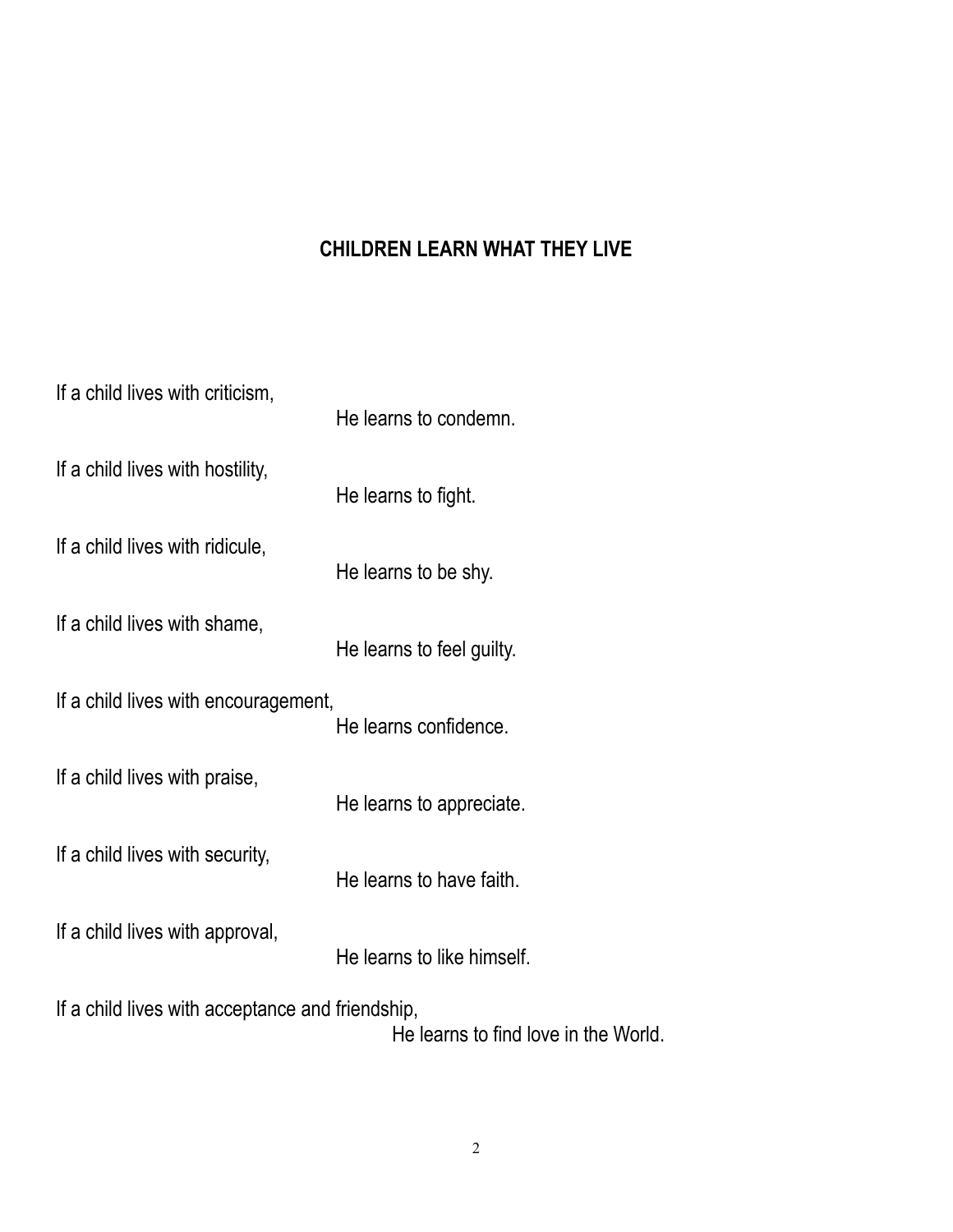# **Jackson Academy of Math and Music**

Dear Parents,

School should be a place where children succeed in a number of ways, where their efforts are recognized, and where they can learn in an orderly, structured environment.

This Student Code of Conduct has been created to ensure the learning, health and safety of each child. The behaviors and consequences listed in this bulletin are designed to guide students' conduct.

The purpose of this code is:

- 1. To ensure that every child has the chance to learn and grow without problems caused by other students' behavior.
- 2. To make sure the rules are clear and concise and that the consequences are understood by everyone.
- 3. To ensure school-wide consistency.
- 4. To reinforce good behavior in a positive way and to encourage model citizenship.

Good discipline is achieved through a strong parent-school partnership. School authorities are trained in discipline techniques and will work with parents as a team in teaching children appropriate behavior; however the foundation begins at home. We have an amazing start to our school year and it is exciting to see the growth, excitement, and happiness in our children each day. Thank you again for all your support and I am reminded how fortunate we are to have this incredible math and music opportunity for our community and specifically for our students at Jackson Academy of Math and Music. Please review this Code of Conduct with your child.

Sincerely,

The Jackson Staff Patrick Buchser **Principal**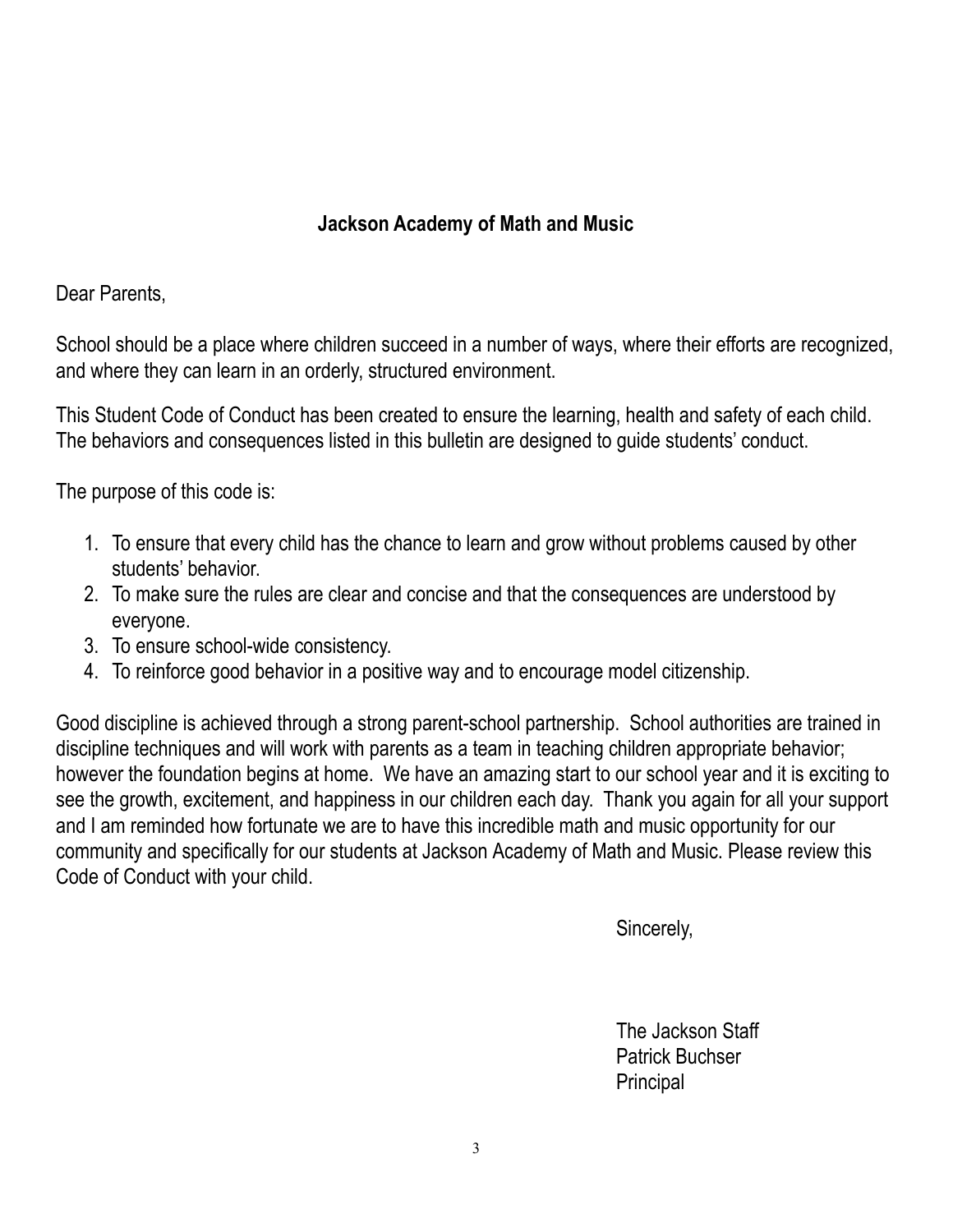# **Jackson Academy Safety Procedures**

Maintaining a focus on instructional leadership requires that the school management, operations, and Safety Procedures are well defined and clearly communicated. On the first day of school the principal will meet with parents and students to convey these expectations. After the vacation breaks, teachers and the principal will also meet with students to review these expectations and clarify specifics. To ensure a safe and orderly school environment, we want to again provide you with the procedures explained at the beginning of the year and at the midyear point. The following procedures were also in coordination with the Morgan Hill Police Department and the Morgan Hill Unified School District responsibility to ensure student safety and accountability before, during, and afterschool. Please take time to read through the entire document. Thank you for doing your part to help in the safety of our campus for our children.

# **Before School**

# **Front of the school**

When dropping off your children in the morning, cars are to use the bus loop. Please pull all the way forward as far as possible to the car in front of you, and drop your student off at the curb. This will help the flow of traffic in the morning and will eliminate walking through the Parking Lot. Our student and teacher safety patrol is out there to assist with this procedure. **NO DOUBLE LANE DROP OFF – SINGLE LANE ONLY. IF YOU DROP OF AT STREET, STUDENTS MUST WALK ON SIDEWALK & NOT THROUGH PARKING LOT FOR THEIR SAFETY.**

# **Morning Drop off**

Students can be dropped off after 8:00 am and need to go directly to their lines where there is Teacher supervision. *Before 8:00 am there is no Teacher Supervision*. Students are not allowed to play on the play structures before school. If it is raining, the students will go to the cafeteria, and then they will be directed to their classrooms.

# **Side gate on Trail Ave**

Students entering the school through the side gate on Trail Ave should be dropped at the curb and walk immediately down the stairs to their lines. Students are not allowed to wait at the top next to the gate on Trail Ave next to the street. There are many cars dropping off students and student supervision is on the playground not at the top near the street.

*Please note*: The gate on Trail Ave is the only gate that is open for drop off and is immediately locked when the morning bell rings. The gate is locked so no one can freely walk onto the campus. All other gates entering the campus have been permanently locked since the first day of school.

# **Late Arrivals**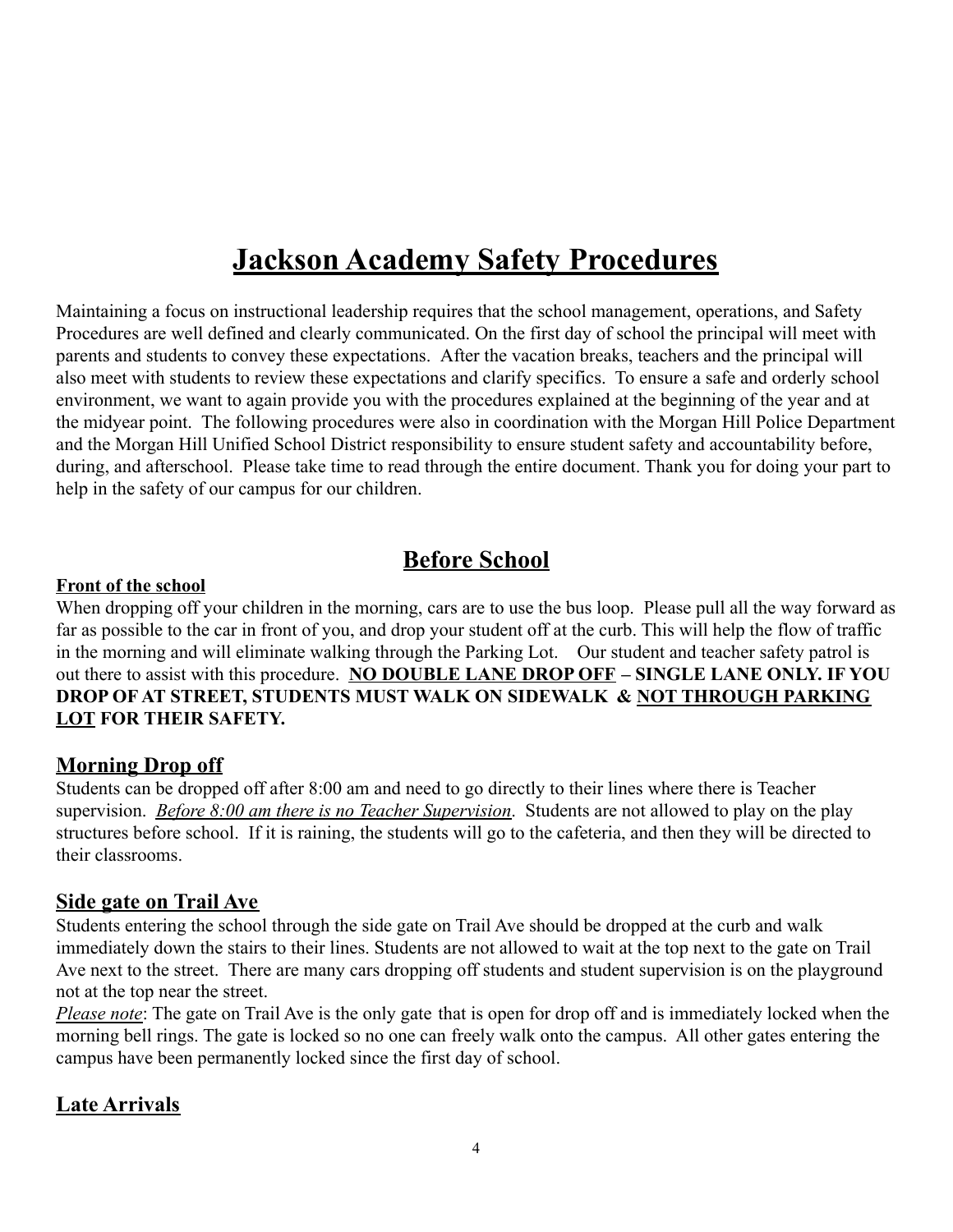If your students are late, they must check in at the office in front of the school. Students can not jump the gate on Trail Ave. To ensure student accountability and safety*, ALL* students arriving late must check in at the office in the front of the school. If the Gate on Trail Ave is locked, then your child is late and they must come to front of school and check in at the office.

#### **Emergency Cards**

One of the most important things you can do for helping ensure the safety of your child and communication with JAMM, is to make sure your emergency card is turned in and up to date. If there are any changes in your family's information, (i.e. address change, phone numbers, etc) you need to notify the office immediately and update your emergency card. Only contacts that are listed on your emergency card will be allowed to pick up your child.

# **During School**

## **Visitors on campus**

If anyone is coming onto the campus for any reason, they MUST check in and out in the school office. This is to ensure that no one enters the classroom without notice and reason. They need to sign in and get a visitors sticker to wear in a visible place at all times, while on campus. All staff have been trained to make sure all visitors are wearing a visitors badge to ensure students are safe and all adults on campus have followed procedures. If you leave the campus and come back, you must repeat this procedure. Again, EVERYONE must sign in EVERYTIME they walk onto campus.

# **After school**

## **Dismissal / Afterschool Pickup**

All students will be escorted to the front of the school by their teacher. All students will exit to the front of the school. This is to ensure a central location for student pick up and all students can be supervised by school staff. Parents or anyone picking up students must wait in the front. By doing this, this ensures that all students are in one place, along with teachers and our community. As we build community awareness, we help watch out for one another. If anything is "out of sorts" or seems off, we are there to help ensure the safety of our children and support each other.

NOTE: THE GATE ON TRAIL WILL NOT BE OPEN TO LEAVE CAMPUS AFTERSCHOOL. There is no adult supervision afterschool in the back area of the campus. All students must wait in the front of the school to be picked up. Pick up in bus lane only- NO PICK UP IN PARKING LOT.

# **Playground**

Students are not allowed to play on the playground afterschool. There is no playground supervision after school which is consistent with all schools in Morgan Hill Unified School District. This procedure is also vetted by the Morgan Hill Police Department as to ensure proper student pick up and a safe and central location for student dismissal. This procedure is to ensure all students are accounted for and the end of the day and are picked up appropriately and in a timely manner. This procedure also prevents students from lingering around the campus unaccounted for their whereabouts. There is also a Liability issue for the school District in which students are not allowed to play unsupervised afterschool. As some parents may be with their children- some may not and therein lies the unaccountability and liability. There are many afterschool programs that use the playground at different times. The campus is still in operation well after the dismissal bell and unsupervised play afterschool disrupts the structured afterschool activities. Moreover as the weather warms and children tend to forget school rules, unsupervised play can become confrontational and parents may engage in disciplining children that are not their own which is inappropriate and illegal. Further, students tend to be picked up later by parents and the playground becomes an unsupervised location for student pick up. This is simply not safe for students and student accountability.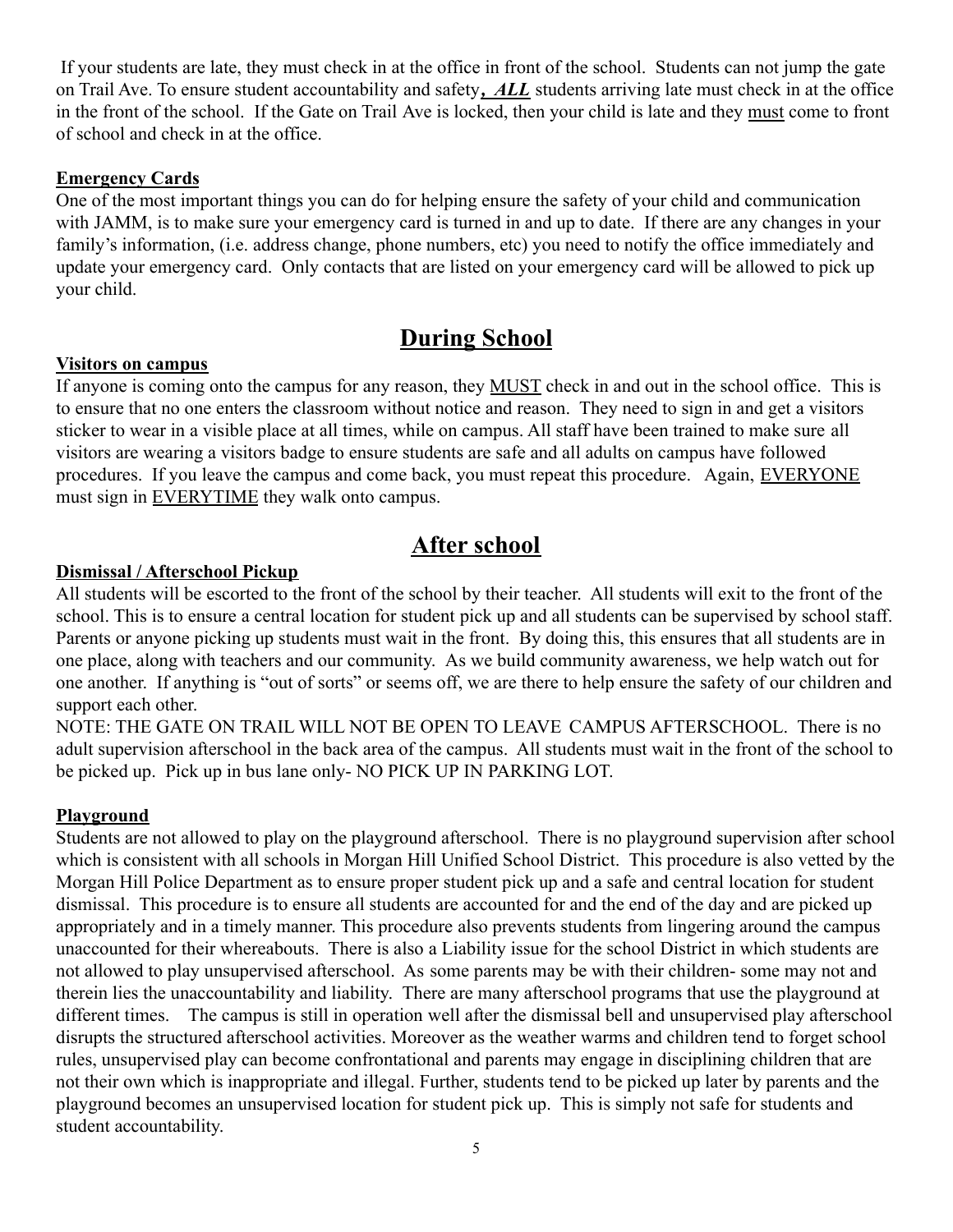# **Kinder Pick up**

ALL parents must wait by the kinder classroom door or the ramp in front of room 22. Children will be released hand to hand for kinder students. Kinder students riding the bus will be escorted to the bus.

# **Parking**

Parking is permitted in designated spaces only. Do not park in the Staff Parking, Reserved Parking & Red Zone or block the school driveways. Handicap parking is for vehicles with current handicap parking permits.

# **GENERAL BEHAVIOR GUIDELINES**

The following school rules will serve as the guidelines for student behavior and conduct. These rules apply to all students and will be consistently enforced by the staff to provide for the proper growth and welfare of each child. Specifically, students are to follow the rules listed below.

- 1. Students are allowed in the building only under teacher or appropriate adult supervision. Students may be in the quad area during recess or lunch time with the teacher's permission.
- 2. When the bell rings at the end of recess, students are to immediately stop their activities and freeze; when the second bell rings (or the whistle blows), the children are to walk to their line-up area. Students may never be in a classroom unless the teacher or another authorized adult is with the student.
- 3. Lunch time in the cafeteria is a quiet time. Students are to talk quietly, not disturb others, and are to remain seated until dismissed.
- 4. During school hours, students are to remain within school boundaries unless permission to leave has been cleared with the office and a parent, guardian or designated adult has signed for the child. Students must adhere to the following:
	- a) Students should arrive at school at least 10 minutes before the designated starting time.
	- b) Parents must drop children off in the area designated for drop-off or park in appropriate areas.
	- c) Parents who park in the parking lot must walk to the crosswalk to get the child. Students may not cross the parking lot driveway without an adult. Students should cross street intersections with the help of an adult. Students walking home must cross streets only at marked crosswalks.
- 5. Any fighting, throwing of objects or other physical danger to students will not be tolerated.
- 6. Name calling, behaviors which are racially, ethnically or personally demeaning in any manner, are not acceptable. Students are expected to speak respectfully to each other.
- 7. Students are not permitted to possess pocket knives, or have other objects that might be considered a weapon and may be dangerous or harmful.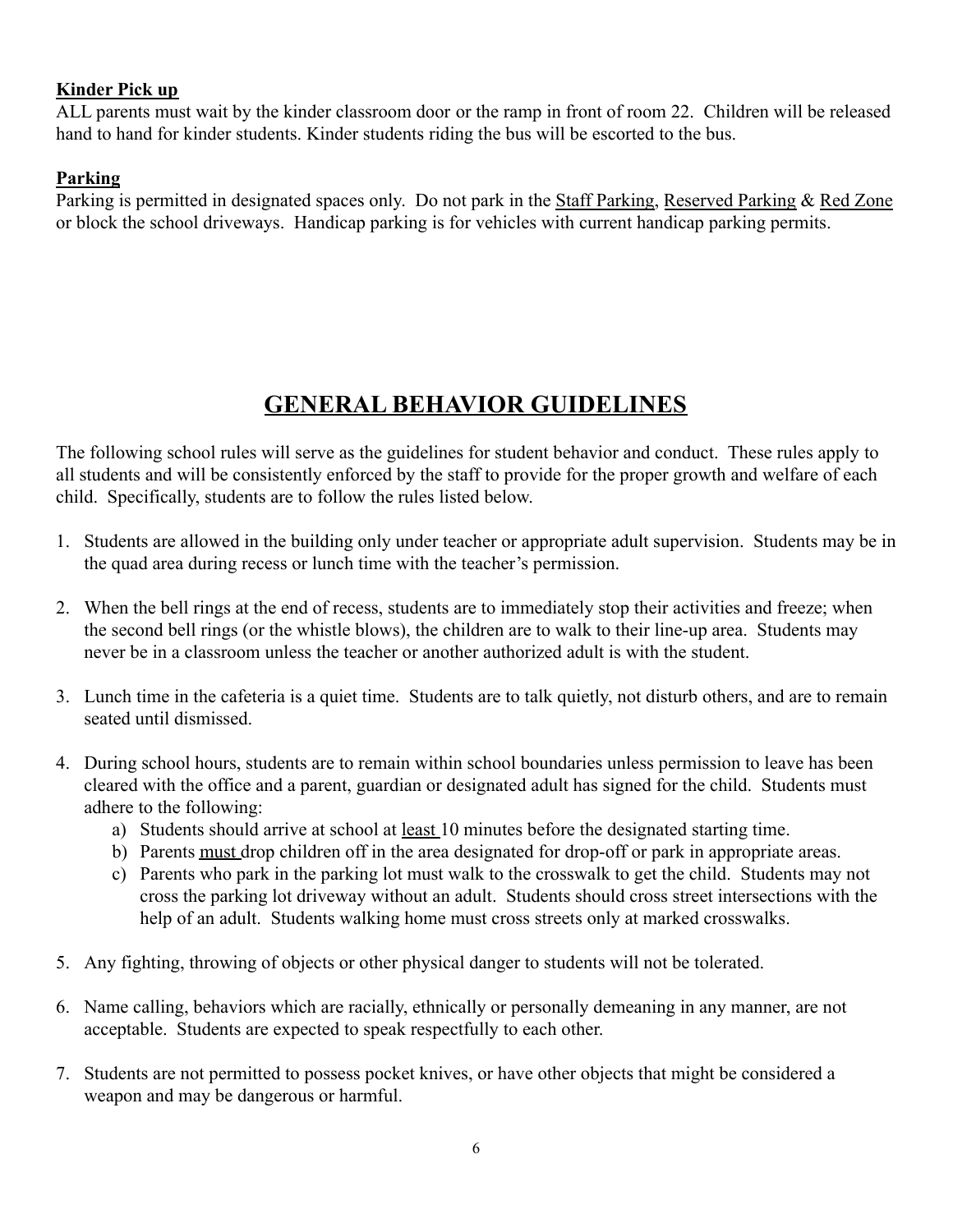- 8. Students may use the bathroom facilities before, after school, and during recess. Teacher permission is required during instructional time. No playing is allowed in the bathrooms at any time. Students must use bathrooms appropriately.
- 9. Small amounts of candy or baked goods may be included in a student's lunch, but may only be eaten during snack time or at lunch. Lunches are not to be shared. Gum is not to be brought to school.
- 10. Members of the Safety Patrol have been trained to assist pedestrians, with safety issues in the parking lot and playground. Students and parents are to follow the directions of the Safety Patrol members.

Three general rules outline the behavior expectations at Jackson Academy:

- 1. Show Respect
- 2. Make good decisions
- 3. Solve problems

# **GENERAL SCHOOL RULES**

- Students must treat other students with courtesy and respect. Name-calling and slurs (i.e. racial, ethnic, or personally demeaning comments) will not be tolerated.
- Students must treat school property and the personal property of others with respect. Students/parents will be held responsible for any necessary financial reimbursement.
- Students are responsible for all textbooks, musical instruments, and materials assigned to them. Lost, damaged, or stolen items must be paid for, and students/parents will be billed for the replacement cost.
- Personal belongings not related to classroom activities (e.g. radios, tape players, cameras, toys, pets, stuffed animals, playing cards, etc.) may not be brought to school unless specific permission from a staff member has been given. They will be confiscated and returned to the adult owner.
- Hats, T-shirts, belt buckles, or other insignia items that advertise or promote tobacco, alcohol or drug use, which include profanity, or which promote any other inappropriate behavior are prohibited.
- The sale of any items on campus is prohibited without the specific approval of the school administration.

# **CONSEQUENCES**

A sequence of consequences will be followed. This means that if the first consequence is not effective in eliminating an unacceptable behavior, the next consequence will go into effect. Consequences will include verbal reprimand, loss of privileges, isolation from positive environment, detention or removal from school. Parents will be notified and/or involved in the consequence process. In those cases where the behavior causes danger to persons or property or is a threat to disrupting the instruction process, the principal has the legal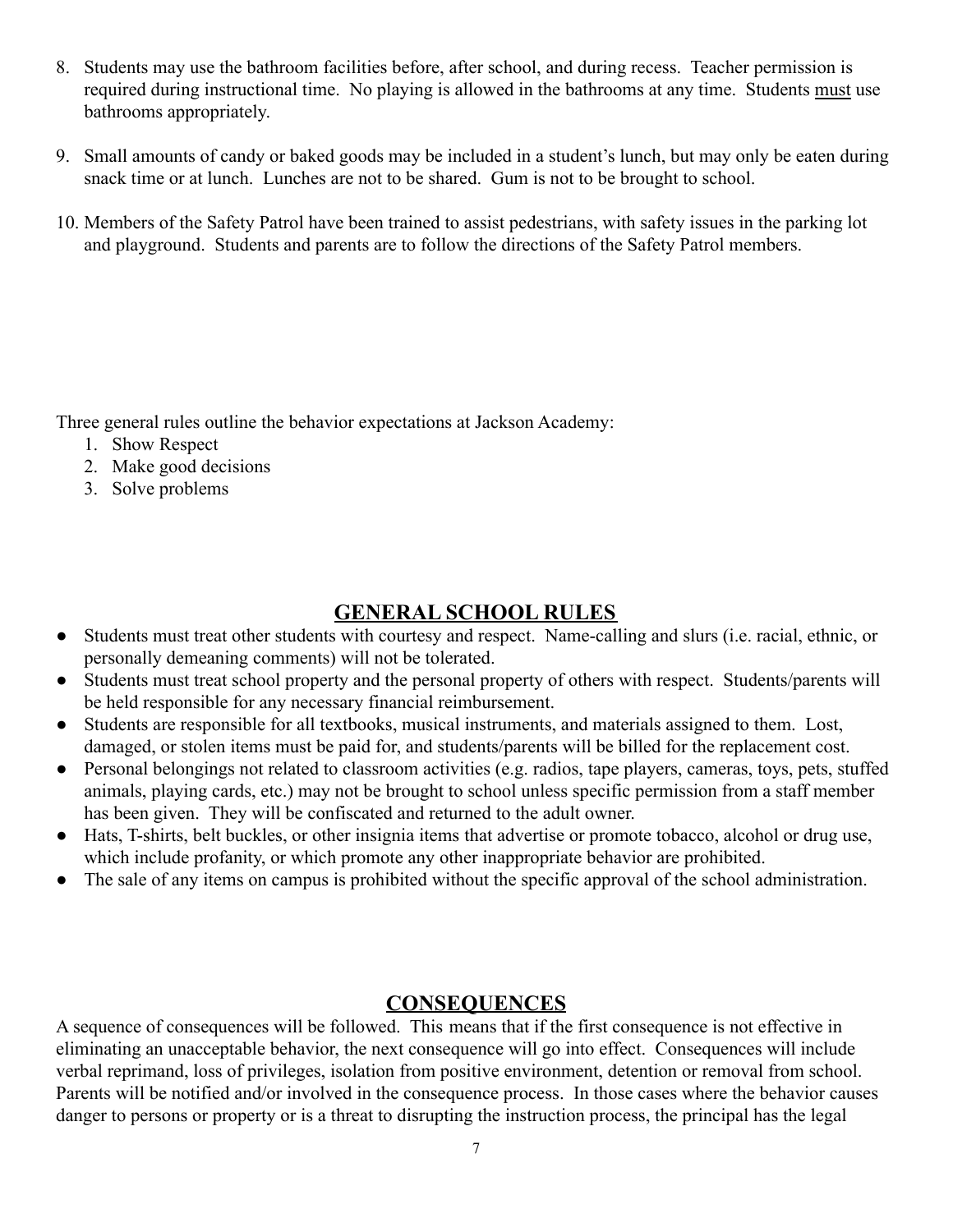option / requirement to suspend the student immediately and/or in instances that require expulsion, proceed with the required expulsion process.

At the discretion of the principal, SARB resources will be utilized for behavior and/or attendance problems.

All staff members will follow this Student Code of Conduct after all the children have been thoroughly briefed on what behaviors are acceptable, what behaviors are not acceptable, and on the consequences for misbehavior.

The rules governing behavior in the cafeteria, playground and in individual classrooms will be posted and explained to enable all children to know exactly what is expected of them.

# **DISCIPLINARY ACTIONS**

Students who exhibit problem behavior will be subject to disciplinary actions in accordance with board policies and State law and School Code of Conduct.

These actions may include one or more of the following:

- Informal Talk: Teacher/Principal meets with the student to discuss appropriate behavior.
- Parental Contact: Teacher/Principal contacts the parent regarding student behavior.
- Conference: Teacher/Principal holds a conference with the student and his or her parent.
- Removal from Class: Student is removed from class but remains at school during this time.
- Loss of Privileges: eg field trip, after-school activities.
- Detention
- In-School Suspension: Student may be assigned to another classroom.
- Suspension: The student may be suspended from the school campus for up to five days.
- Expulsion: The principal may recommend a student be expelled from the district for a serious offense.

For your information, state law states the school may implement one or more of the above actions for infractions which may include:

- Defiance of school personnel's authority.
- Unexcused absence and cutting.
- Disorderly conduct, including profanity and obscene behavior.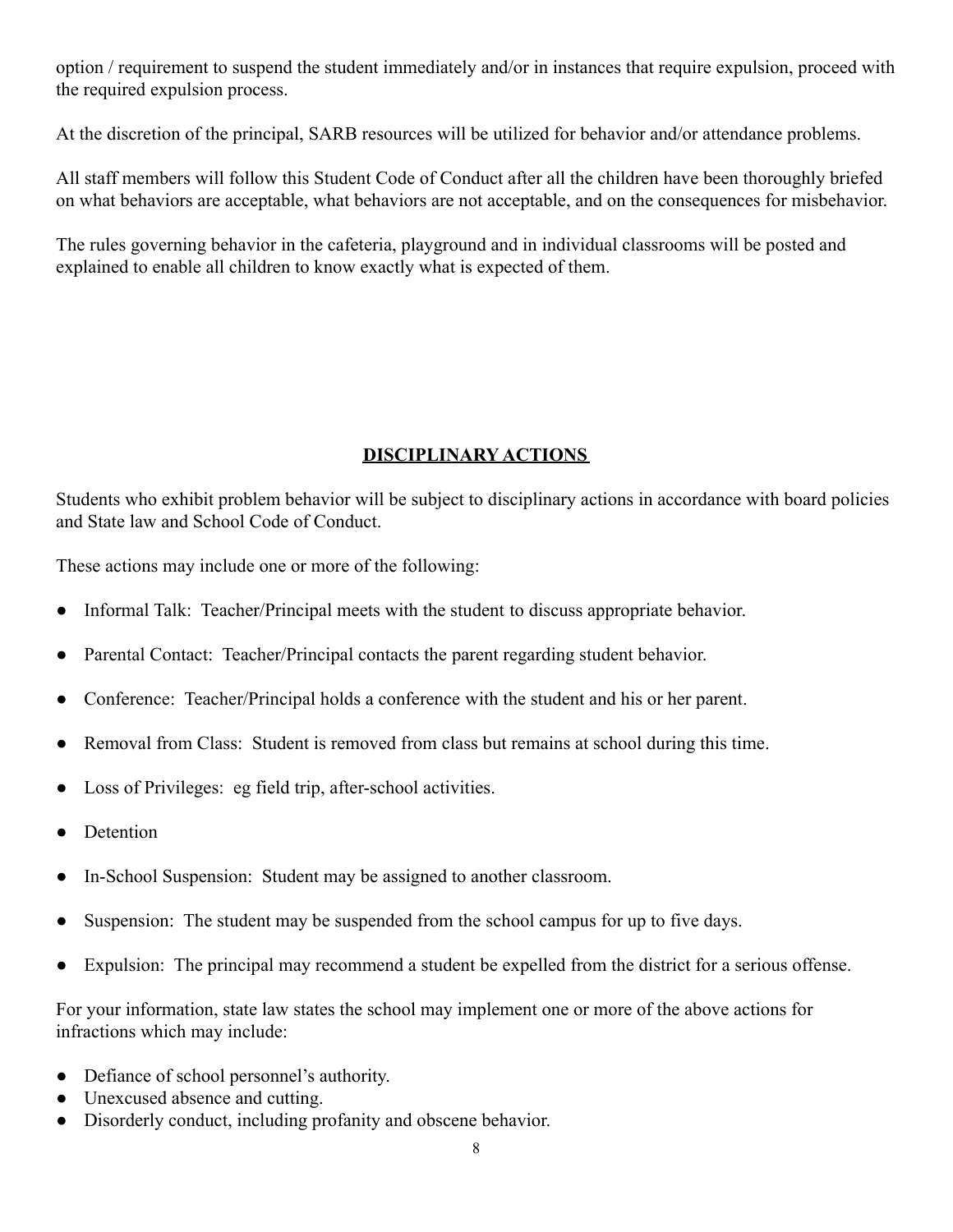- Forgery (eg. using signature of parent or teacher).
- Theft/receiving property known to be stolen.
- Smoking/Tobacco Possession.
- Not following bus rules.
- Destruction or defacement of property.
- Fighting/physical assault.
- Extortion: soliciting money or something of value in return for protection or in connection with intent to harm.
- Use or possession of alcohol.
- Drugs: possession of drug paraphernalia, sale, furnishing or use of controlled substances or look-alikes.
- Possession of weapons or dangerous objects.
- Explosive devices: use, sale or possession.
- Sexual harassment.
- Threats, harassment, intimidation.

#### **CLASSROOM RULES**

Each teacher has determined a set of classroom rules and consequences that enhance the learning environment.

The rules and consequences are posted in each room and apply to all students working with that teacher.

A copy of the discipline plan is sent home at the beginning of the school year or when a new student enrolls. The rules and consequences are reviewed with the students by the teacher.

## **HOMEWORK POLICY**

Recognizing the importance of providing additional learning opportunities for students and to foster students' sense of responsibility toward academic achievement, the teachers will assign homework to students. The expectation is that children generally work on homework for 10 minutes per grade level (i.e. 10 minutes for Kindergarten or 40 minutes for a third grader).

Students are given homework to reinforce skills which have been previously taught in school and/or enrich the learning experience. Accommodations and modifications are made on an individual basis if needed.

Parents should provide a quiet, well-lighted location for their children to work on their homework. Children should have a specific time set aside each day to complete their homework. When a child has completed an assignment, it is important that an adult check over the work to make sure it is complete and neat before it is returned to school. Parent/guardian participation is critical to the academic success of students. Specific grade level homework procedures for each class are developed at the beginning of each school year. It is our sincere intent to further increase the cooperation between the home and school in order to provide the best possible learning process for the student of Jackson Academy.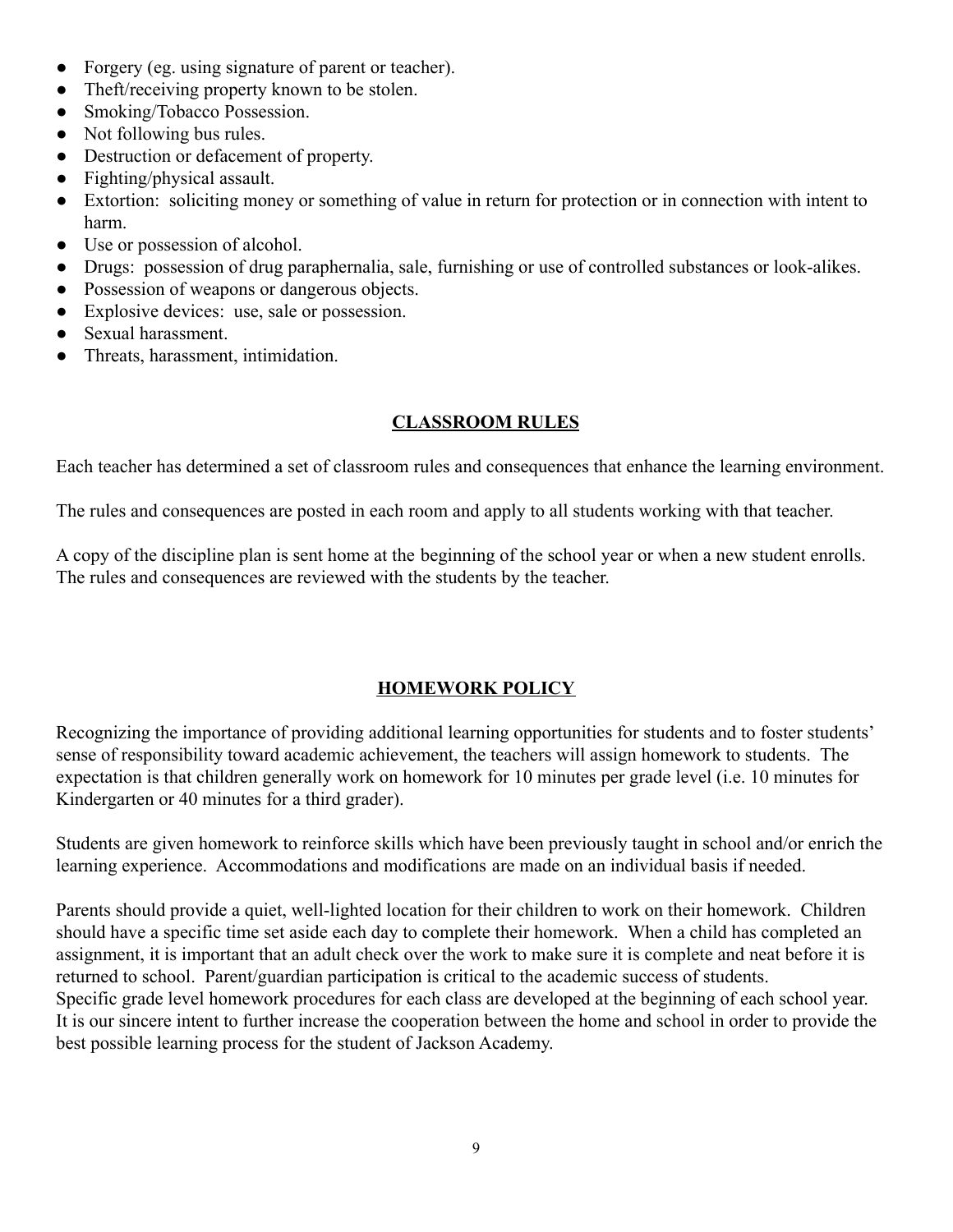#### **REPORT CARDS**

Report cards are distributed at each trimester, three (3) times a year. The first report period includes a conference at which time the student's placement, progress, goals and expectations are discussed. The second report is sent home with conferences for individual needs and parent request. The final report is sent home with the student the last day of the school year. Parents are encouraged to call and set up an appointment at any time during the year to discuss each student's progress.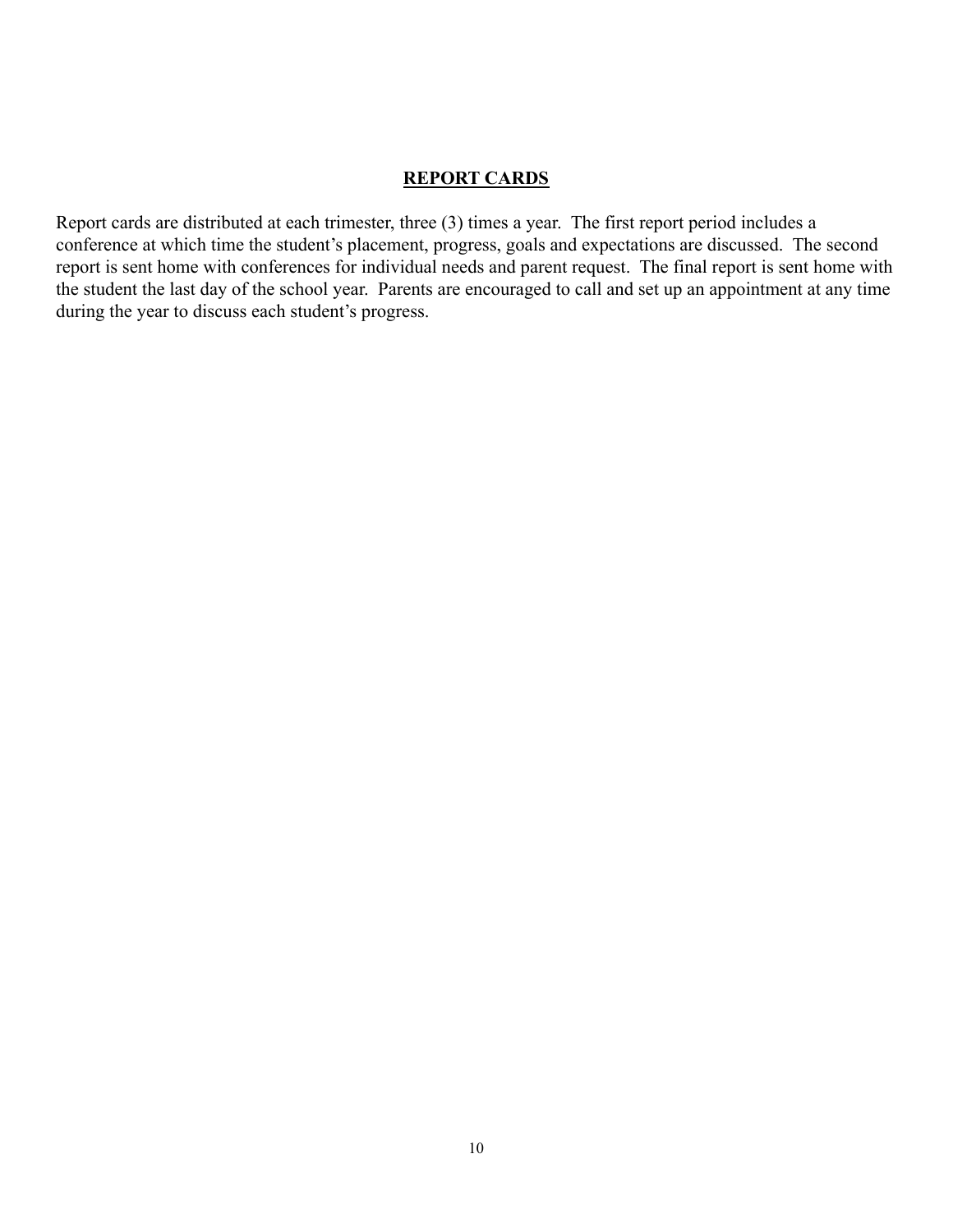#### **PLAYGROUND RULES**

Students will observe the following playground rules:

- 1. When bell rings, all children stop playing and walk to their line.
- 2. Children must exit playground structures
- 3. Students on grass areas must stop playing and walk to the edge of the blacktop area.
- 4. Move out of tetherball circles.
- 5. Do not hit tetherballs after the bell rings.
- 6. Do not bounce or throw balls after bell rings.
- 7. No bathroom or drinks after the bell rings.
- 8. No running on blacktop at any time unless involved in an organized game.
- 9. Tag may be played on grass area only. Tag games that involve hitting, wrestling or rough play are not allowed.
- 10. Balls may not be kicked on blacktop unless in an organized game. The ball will be taken away. Red balls are not to be kicked at all. Basketballs may never be kicked. They are to be used only on the basketball court.
- 11. Never kick a ball rolling across the playground. Stop it from rolling and hand it to the person trying to retrieve it or put it on the side of the playground.
- 12. Students using rings and bars will go one at a time in one direction only.
- 13. No acrobatics are to be performed on the bars and equipment.
- 14. Students may not interfere with games. All games are open to all students to participate.
- 15. Footballs, soccer balls, softballs are to be used on the grass areas only, not on the blacktop.
- 16. Tackle football is not allowed.
- 17. Students must walk their bikes while on school grounds.
- 18. Snacks must be eaten at metal tables only.
- 19. Time out periods on the bench may also be used to change behavior.
- 20. Balls are not to be bounced against the building.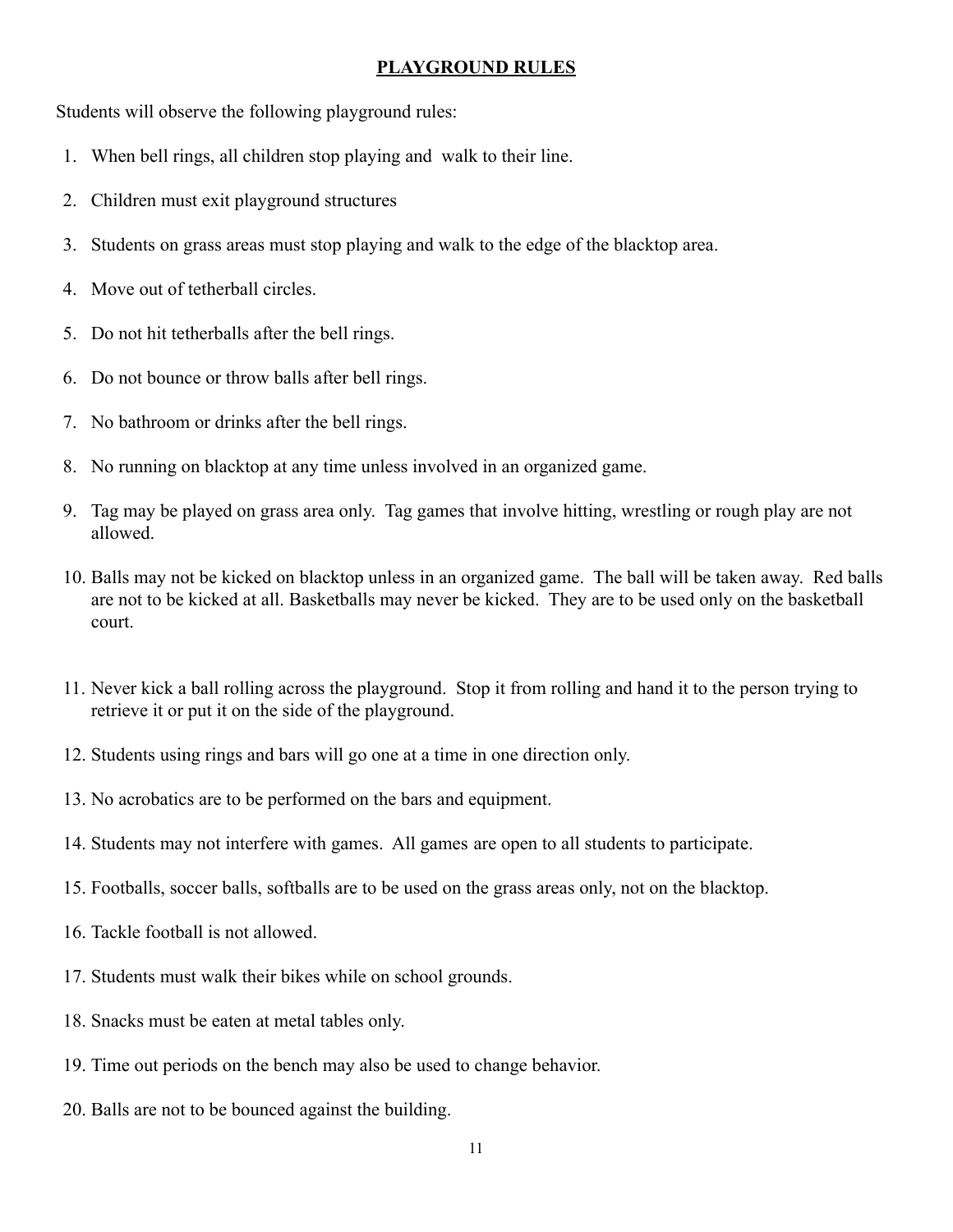- 21. No throwing balls at each other except in organized games.
- 22. Court dodge is for any age wanting to play.
- 23. No walking or running through other people's games.
- 24. Any activity may be suspended for a period of time determined by school administration staff for safety purposes.

# **CAFETERIA RULES**

Children are expected to behave in the school lunchroom.

- 1. Follow directions of adult supervisors.
- 2. Speak softly.
- 3. Leave a clean table and floor.
- 4. Walk and move in the lunchroom without interfering with others.
- 5. Be excused before leaving the table by raising hands and being recognized by adult supervisor.

# **BICYCLE RULES**

Bicycles must be locked up at the bicycle rack. The bicycles should have a license that can be obtained by the Morgan Hill Police Department. The school is not responsible for damage or theft of any bicycle brought to school.

Bicycles must be walked when on the school grounds.

Bicycle riders must obey traffic laws. DO NOT RIDE DOUBLE, use proper signals and ride on the right-hand side of the road in bike lanes and not on the sidewalks.

Bicycle riders MUST wear helmets. Improper use may result in the suspension of bicycle privileges.

# **SKATEBOARD RULES**

Skateboards may be used as a means of transportation. Students are to follow bicycle rules including wearing a helmet.

## **DRESS CODE**

Students should be dressed appropriately for inclement weather. Students should have appropriate footwear for navigating the campus as well as physical education.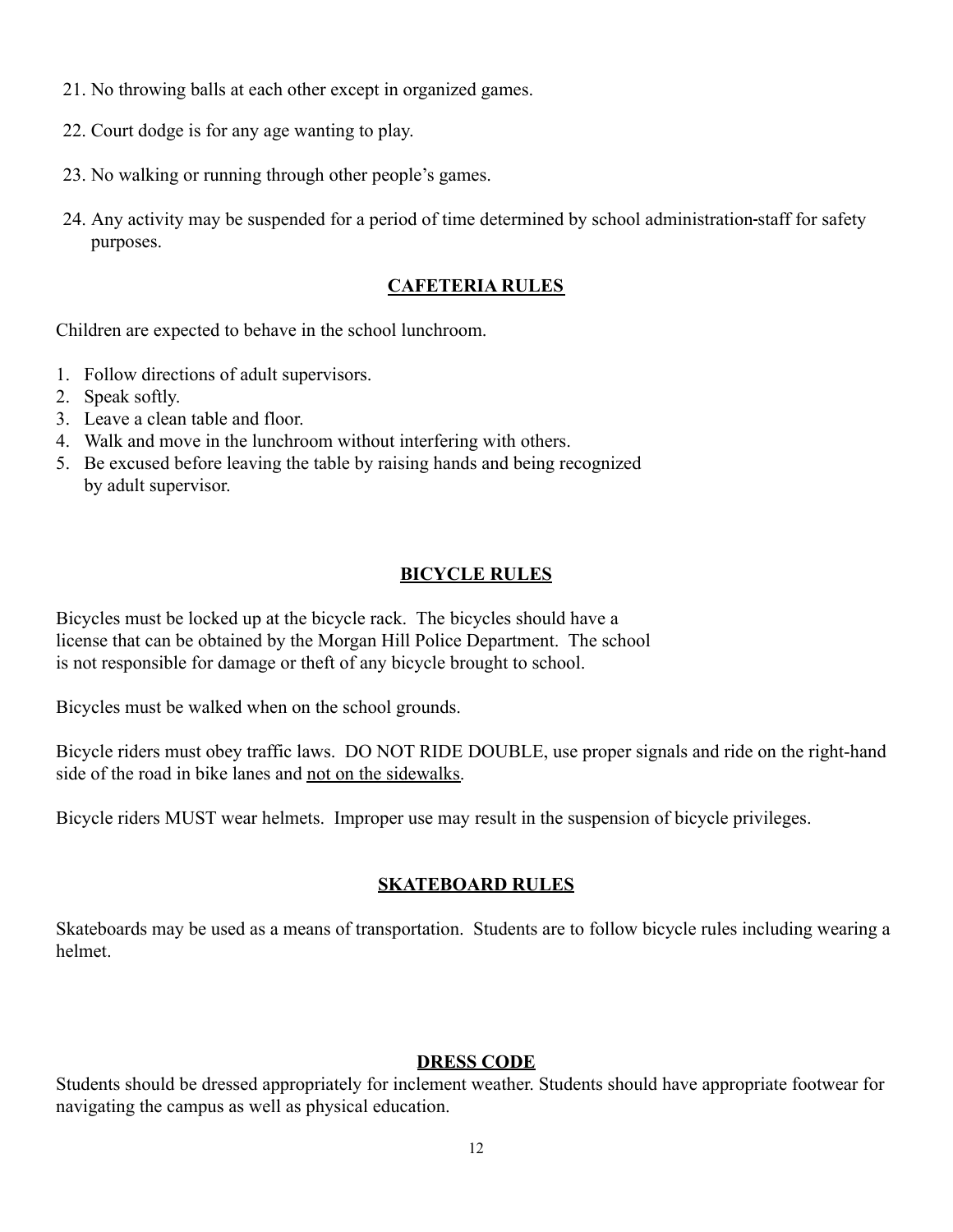## **SCHOOL SPIRIT**

Our school colors are Blue and White. The school mascot is the Jaguar. Friday is School Color Day when students wear sweatshirts or T-shirts with the school logo on them. These shirts are available for purchase through the Home & School Club.

#### **BUS RULES**

In order to promote safety on our buses, the following standards of conduct are necessary:

Children are to walk to the bus. Students are not to board the bus until the driver is there and ready for them.

When students enter the bus, they are to go directly to their seats.

All students shall remain seated while the bus is in motion, only being allowed to move when the bus is stopped with the permission of the bus driver. Students must face the front of the bus at all times while the bus is in motion.

Windows shall not be opened more than halfway or closed without permission from the bus driver. No portion of the student's body is allowed outside the bus.

Nothing shall be thrown within the bus or out of the windows.

Students are not to eat or chew gum on the bus at any time.

Students are not allowed to bring animals, glass jars, or anything that might create a danger on the bus.

Students shall conduct themselves in an orderly manner. Loud and boisterous behavior cannot be permitted. All school rules apply to students on the bus.

Continued disorderly conduct or refusal to submit to authority of the driver shall be sufficient reason for a student to be denied transportation on a school bus. Bus drivers have the responsibility to report misconduct to the Principal.

If a child is to take a different bus or accompany a bussed child, there must be a note sent with the child that morning.

# **MEDICATION**

Please be aware that EDUCATION CODE #49423 states that: "Any student who must take medication while at school must first bring a written order from their doctor and a written request from their parent for school personnel to help the child take his/her medication. A new order and permission must be obtained each year.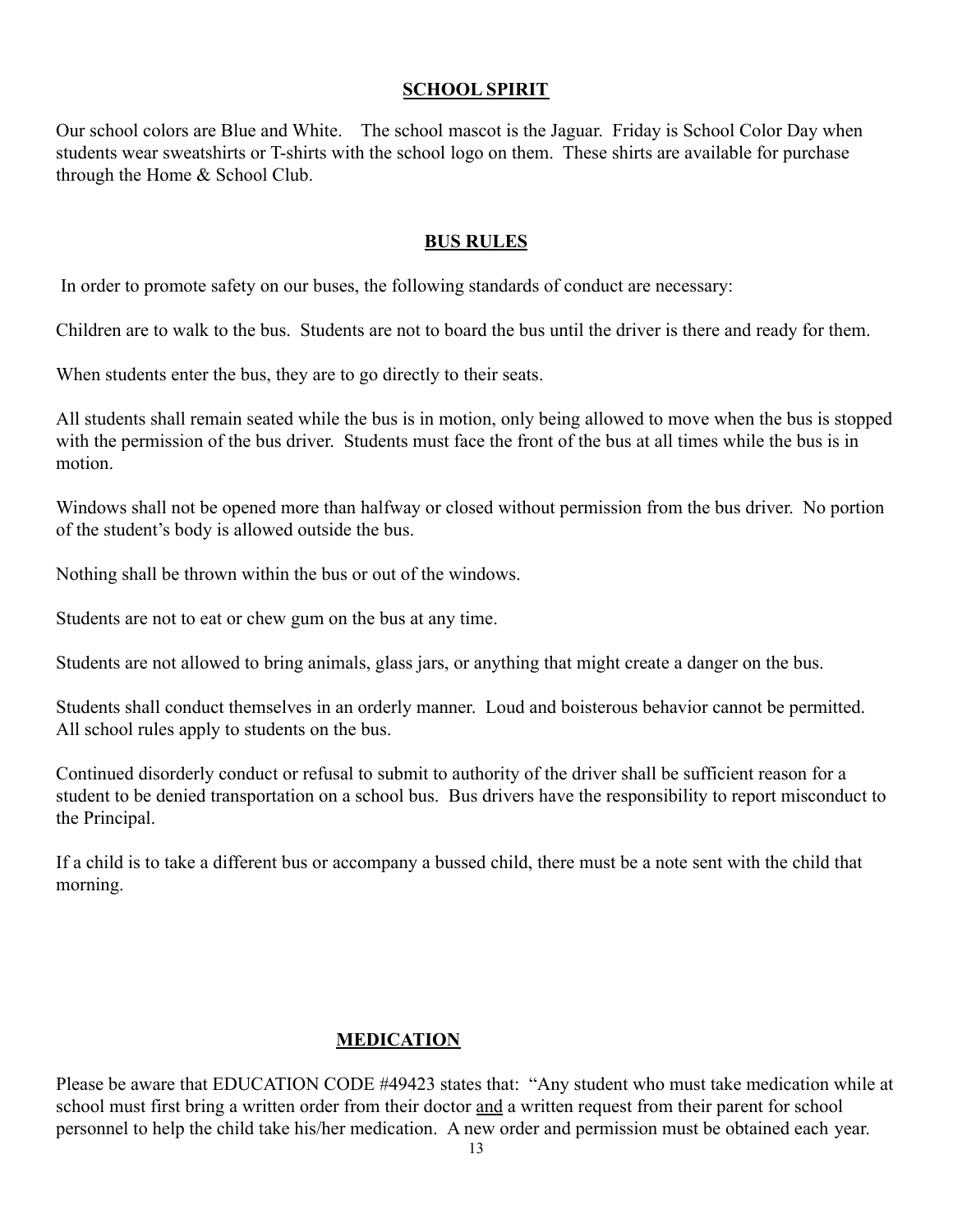No student is to keep medication on his person." Prescribed medication must be sent in the prescription bottle and must be kept in the nurse's office.

# **TELEPHONE CALLS /CELL PHONES**

Classroom instruction will not be interrupted for personal phone messages to students. Students will NOT be allowed to use the telephone to summon forgotten homework or musical instrument, get permission to go to a friend's home, etc. It is their responsibility to plan ahead for these things. (Phones are intended for emergency use only.) Students may have cell phones*. Cell phones must be OFF- (not on Vibrate) during school hours.* Cell phone cameras may not be used at school to be incompliance with district photo release distribution and privacy acts.

# **LOST AND FOUND**

Lost clothing and lunch boxes may be located in the lost and found box. All belongings should be clearly marked with student's first and last name. Unclaimed items are donated to charity at the end of each month.

## **Attendance Policies and Procedures**

Attendance is critical to the academic success of all students. Appointments should be made for after school hours, whenever possible. If a student is absent, it is the child's guardian's responsibility to contact the Attendance Office to clear the absence and to contact teachers for class work missed.

#### **Clearing Absences**

All absences should be cleared the day of the absence or upon return to school. Absences can be cleared in the following manner:

- Parent phone call to Attendance Office
	- ❑ To leave a message: 201-6400
	- ❑ To speak with an Attendance Clerk: 201-6400 x2
- Parent note to Attendance Office

\*Please include the following information when clearing absences:

- ❑ First and last name of student
- ❑ Date(s) of absence
- ❑ Reason for absence
- ❑ Signature or Identification of parent and relation to student
- ❑ Doctor's note (if appropriate)

## **Excused Absences**

State Education Code and School Board Policy allows excused absences for the following reasons:

- ❑ Illness
- ❑ Quarantine directed by county or city Health Officer
- ❑ Medical, Dental or Optometric services appointment (medical provider note required)
- ❑ Funeral Services for member of immediate family
	- One day within California
	- Three days outside California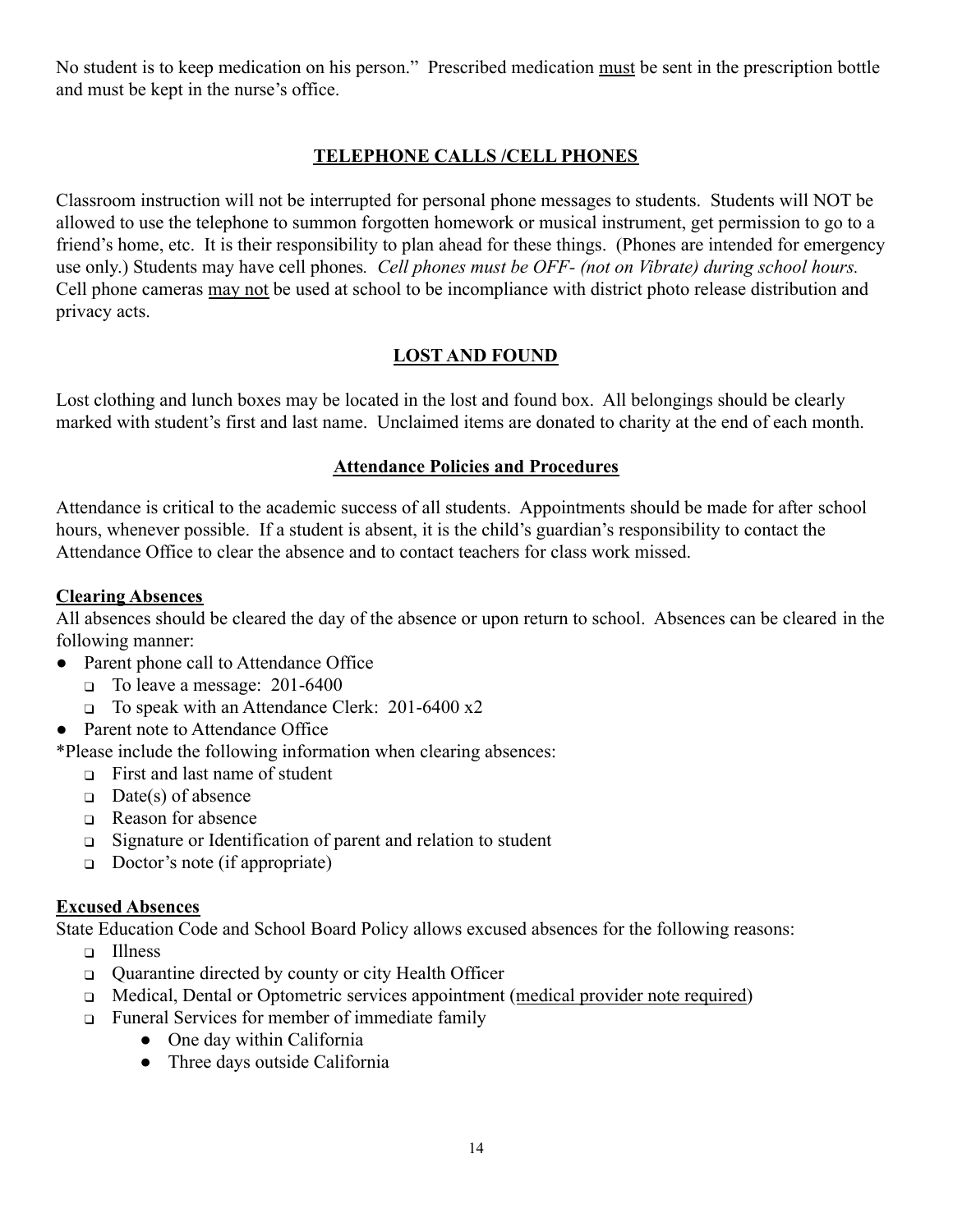#### **Unexcused Absences**

Absences for reasons other than those listed above are considered Unexcused. After three (3) days absences for reasons unknown to our Attendance Office are considered Unexcused.

#### **Leaving Campus**

Parents / guardians must come to the office to sign out their child. The child will come to the office and leave with the parent/ guardian registered on the emergency card only. Upon return to school, the parent / guardian must check in at the Attendance Office, and bring the note signed by the medical provider (if the student was at a medical appointment) or parent.

#### **Family Trips, Personal Appointments and Business**

Missing school for a family trip is considered Unexcused according to the State Education Code.

#### **ATTENDANCE/ABSENCES**

**California Education Code states that a minor child becomes truant after four or more unexcused absences. Excessive absences may result in a referral to School Attendance Review Board (SARB). An excused absence is only allowed for student illness, student doctor/dentist appointments, death in the immediate family, or quarantine. If a student is absent, the parent must call the school at 201-6400 on the day of student's absence from school or send a note when your child returns to school. If your student is absent several days, please call the office daily. Excessive absences and tardiness also can hamper a child's education. It is to your child's benefit to be at school consistently and on time.**

#### **TARDY POLICY**

Most tardies are preventable with parent involvement. Any student arriving late to class causes an interruption to learning as teachers must adjust attendance records, repeat directions and/or redistribute materials.

The school understands that some late arrivals will be inevitable. However, habitual tardies are subject to meetings with school staff to support a remedy for tardies. This policy is consistent with the school's desire to protect instructional time. Any student who arrives at school late, for any reason, must come directly to the office for a tardy slip.

#### **STUDENTS ON GROUNDS**

Children are never to leave the school grounds without permission. If students are to be dismissed for appointments, they must be signed out in the office by the parent/ guardian registered on the emergency card only. Students are to go to and from school. If they wish to ride a different bus or go elsewhere after school, they must bring a note to the teacher. The note must be signed and noted by office personnel. There is no supervision on the playground after school or before 8:00 a.m. Students are not to be on school grounds without school staff supervision. Any organizations wanting to use the facility must complete a facility use form available from the district office and have permission from the school administration as well as the school district. Without prior approval, the facilities are not open.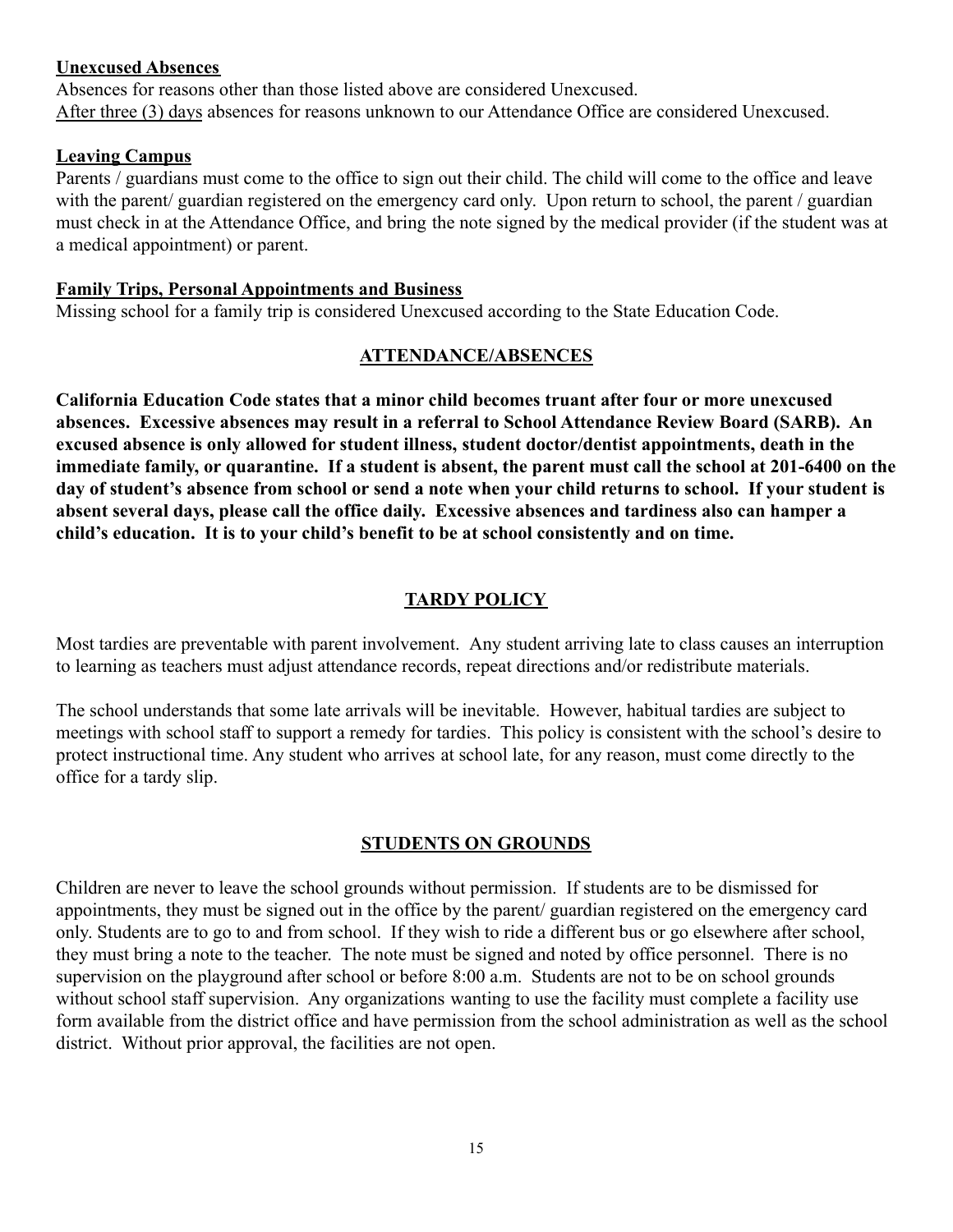# **RELEASE OF STUDENTS**

At the end of the day, all students will be escorted to the front of the school by their teacher. All parents are required to wait in front of the school to meet their child. All students not picked up on time will be taken to the office to wait. Please make sure you are on time to pick up your child. Please schedule appointments after the close of the school day. Students need to be in school all day for a cohesive education. If it is necessary for your child to be released during the school day, you must come to the office first. The secretary will call the student's classroom and have him/her sent to the office. The parent must sign the student out.

If someone other than the parent is picking up the student, a note should be given to that person with the parent's permission to release the student and that person must have ID.

A child will not be released to an adult not listed on the emergency card unless the parent/guardian has provided, to the school, a hand written, signed note giving permission to release their child-- or previous communication has been made to the office staff by the parent in the event a note cannot be provided in a timely manner.

## **MOVING PROCEDURES**

When a student is moving from school, parents should notify the school office a week in advance of the departure date. The new school will request your child's records from us. (We can make copies of immunizations for you to present to the new school for enrollment.):

> Jackson Academy of Math and Music 2700 Fountain Oaks Dr. Morgan Hill, CA 95037-3745

# **HEALTH OF OUR CHILDREN**

As a reminder to parents, **please do not send your child to school if he/she displays one or more of the following symptoms:**

\*Earache

\*Headache

\*Runny nose and/or persistent cough

\*Sore throat

\*Nausea/vomiting – **do not send a child to school who has vomited during the night.**

\*Diarrhea – any time in last 24 hours

\*Fever (100 degrees or above) – **child should be fever free for 24 hours before he/she returns to school**

\*Skin rash (unless diagnosed by a doctor as non-contagious)

\*Red crusty and/or draining eyes

\*Lice – parents, please continue to check you child's hair for lice/nits twice weekly.

**Children who are ill at school do not have a productive educational day. Please allow your child to recover from an illness at home, not at school.** Remember, it is your responsibility should your child become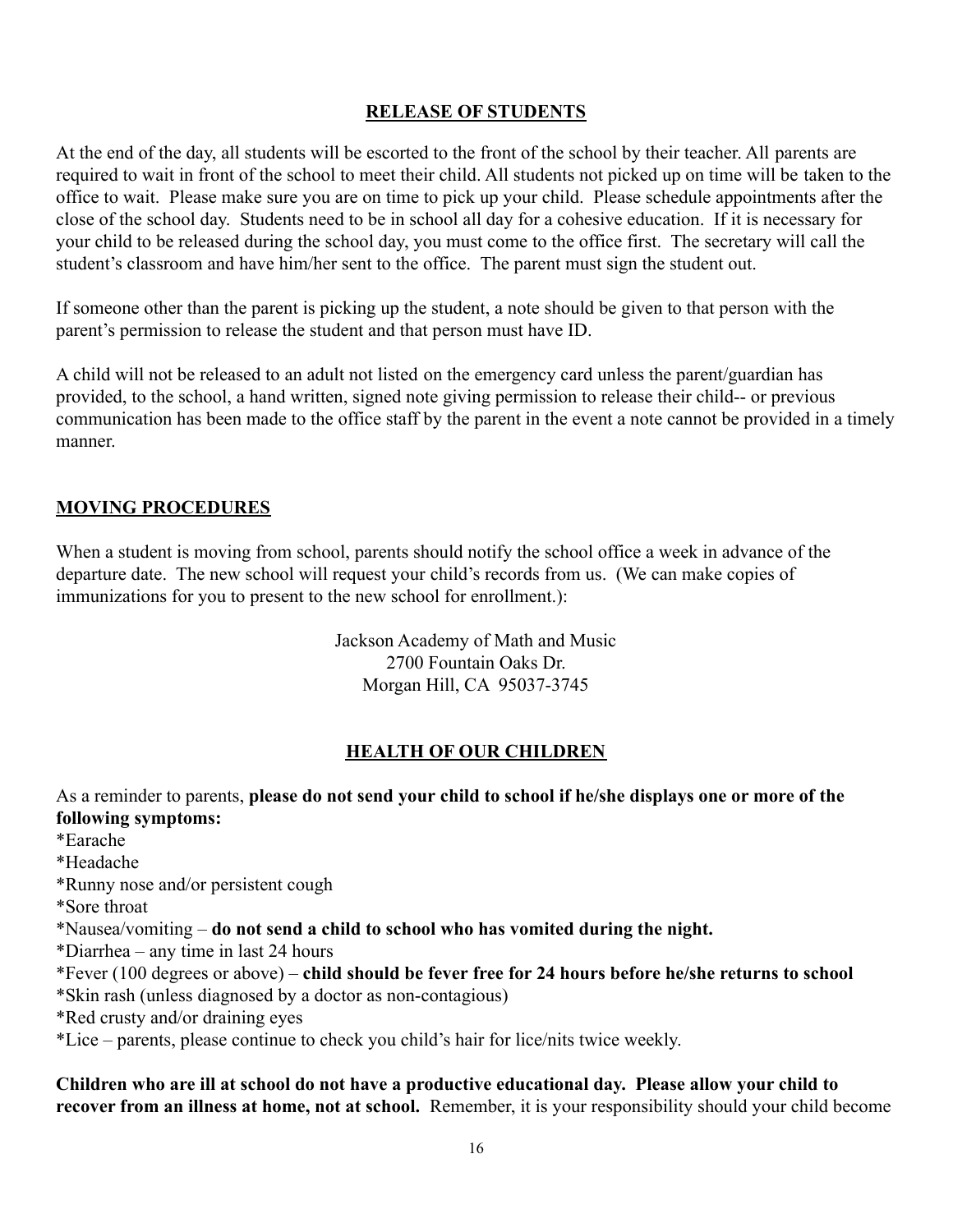ill or injured during the school day to pick up your child in a timely manner. In case a parent is not able to pick up his/her child, it is important to have available emergency contract to bring your child home.

Thank you for caring for your child.

The School Nurses Morgan Hill Unified School District

On the occasion when a child does not feel well, he or she is sent to the Health Room in the front office. We try to determine the state of the child's health and call the parents to notify them that the child is sick and in need of being taken home.

 $\mathcal{L}_\text{max} = \frac{1}{2} \sum_{i=1}^n \mathcal{L}_\text{max}(\mathbf{x}_i - \mathbf{y}_i)$ 

# **IT IS OF GREATEST IMPORTANCE THAT THE TELEPHONE NUMBERS ON EACH CHILD'S EMERGENCY CARD BE CORRECT SO WE MAY CONTACT THE PARENT IN TIMES OF EMERGENCY. WE MUST ALSO HAVE TWO (2) NAMES, ADDRESSES AND TELEPHONE NUMBERS LISTED AT THE BOTTOM OF THE CARD, AS PEOPLE YOU APPROVE OF AND HAVE ASKED TO COME AND TAKE YOUR CHILD HOME UNTIL YOU CAN BE THERE YOURSELF.**

Also, on occasion, certain contagious diseases like Chicken Pox, Head Lice or Scabies (just to name a few) occur to children at school. It is the policy that these children be taken home as soon as possible because these problems are contagious to other children. If you are called to come and take your child home because of a problem like this, please do so. If a letter is sent home notifying you that your child has a contagious health problem, please see that the child is treated according to the request in the letter. If the letter asks you to seek medical treatment, please take the child to the doctor. All our children need our loving care each day, for whatever childhood problem that occurs.

## **\*\*It is important to note that there is not a regularly assigned nurse on campus. We do have a health clerk, and may contact the nurse in case of emergency.**

# **STUDENT AWARDS**

Academic Achievement Award grades 4-8 A's and B's

## Presidential Education Awards

The Educational Excellence Award is the most prestigious award an elementary school has to give to its eighth grade students. This award is based on the academic achievements during the sixth – eighth grades.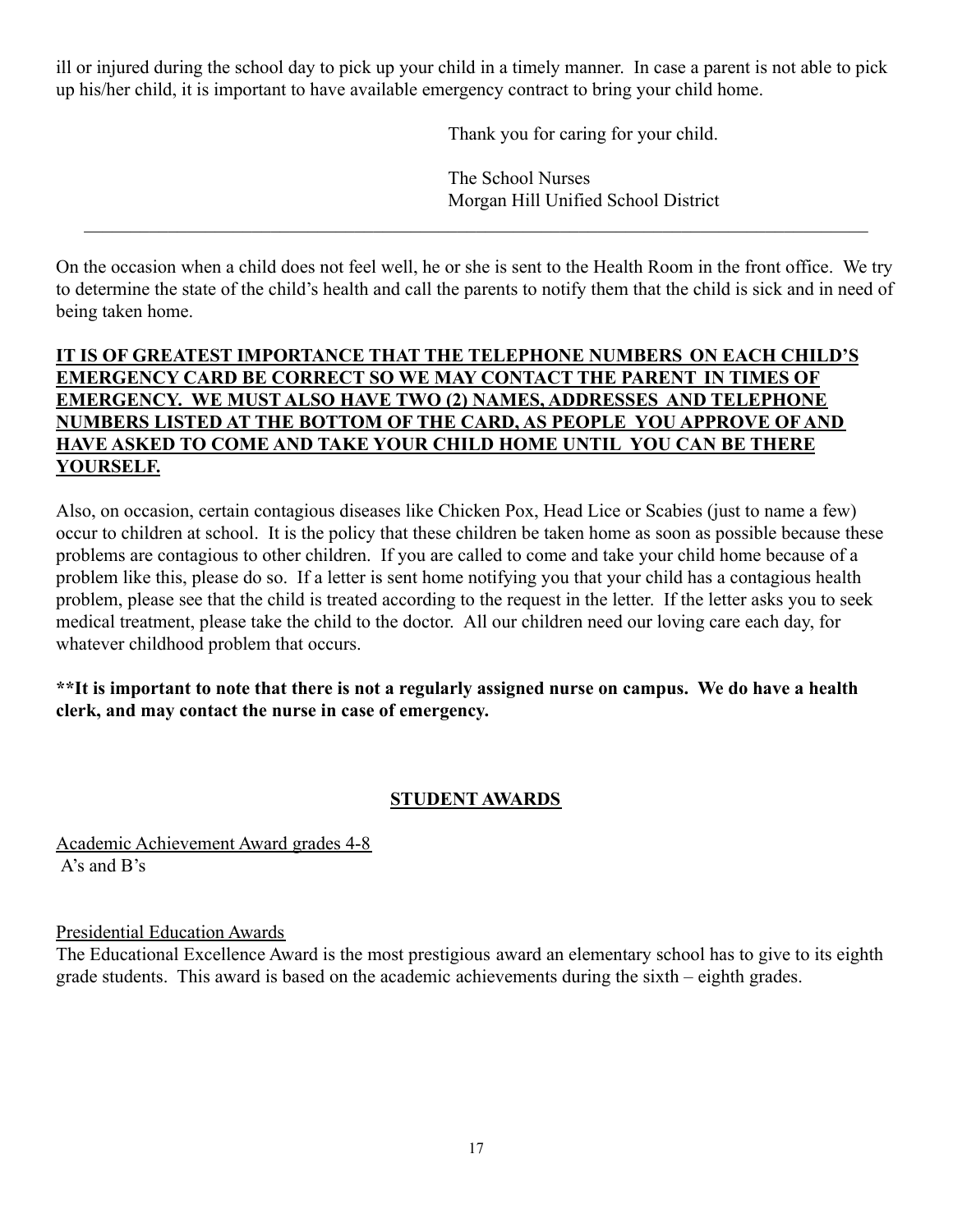# **PUPIL SERVICES**

#### **Resource Specialist Program (RSP)**

This program is available to help children who are certified as having certain learning disabilities. An individual prescriptive program is developed for each child. This is a service of the special education.

#### **Speech-Language Therapist**

Works to identify, assess, and offer remediation to children who have communication needs.

## **School Psychologist**

Provides psychological testing and certifies children for special programs.

## **Structured English Immersion**

All classes are Structured English Immersion. Students whose primary language is other than English will receive English language development according to need.

#### **Student Study Team (SST)**

SST is a school site team which reviews individual student strengths and problem areas. The SST plans strategies and organizes resources for addressing problems and concerns. This process is a function of regular education.

## **Gifted and Talented Program (GATE)**

The GATE Program is provided for students identified as those whose talents, abilities, and potential for achievement require special assistance to meet their educational needs. An individual plan is developed for each child, and appropriate services commensurate with identified student's abilities that will be integrated into the regular classroom curriculum.

#### **Health Services**

Some services are provided by health personnel. Vision and hearing screenings take place at selected grade levels. A Growth and Development Program is provided.

# **HOME AND SCHOOL CLUB**

All parents are members of the Home and School Club. Meetings are determined each year. Elections of officers are scheduled in the Spring with introduction of officers in the Fall at the "Back to School Night". We hope you will join us at the meetings.

## **SCHOOL SITE COUNCIL**

The School Site Council is composed of parents and school staff members who have been elected to represent the community in our efforts to provide a quality education for children. The purpose of the School Site Council (SSC) is to meet in public to assist and recommend in the development/revision of the School Improvement Plan:

1. Assisting with the needs assessment.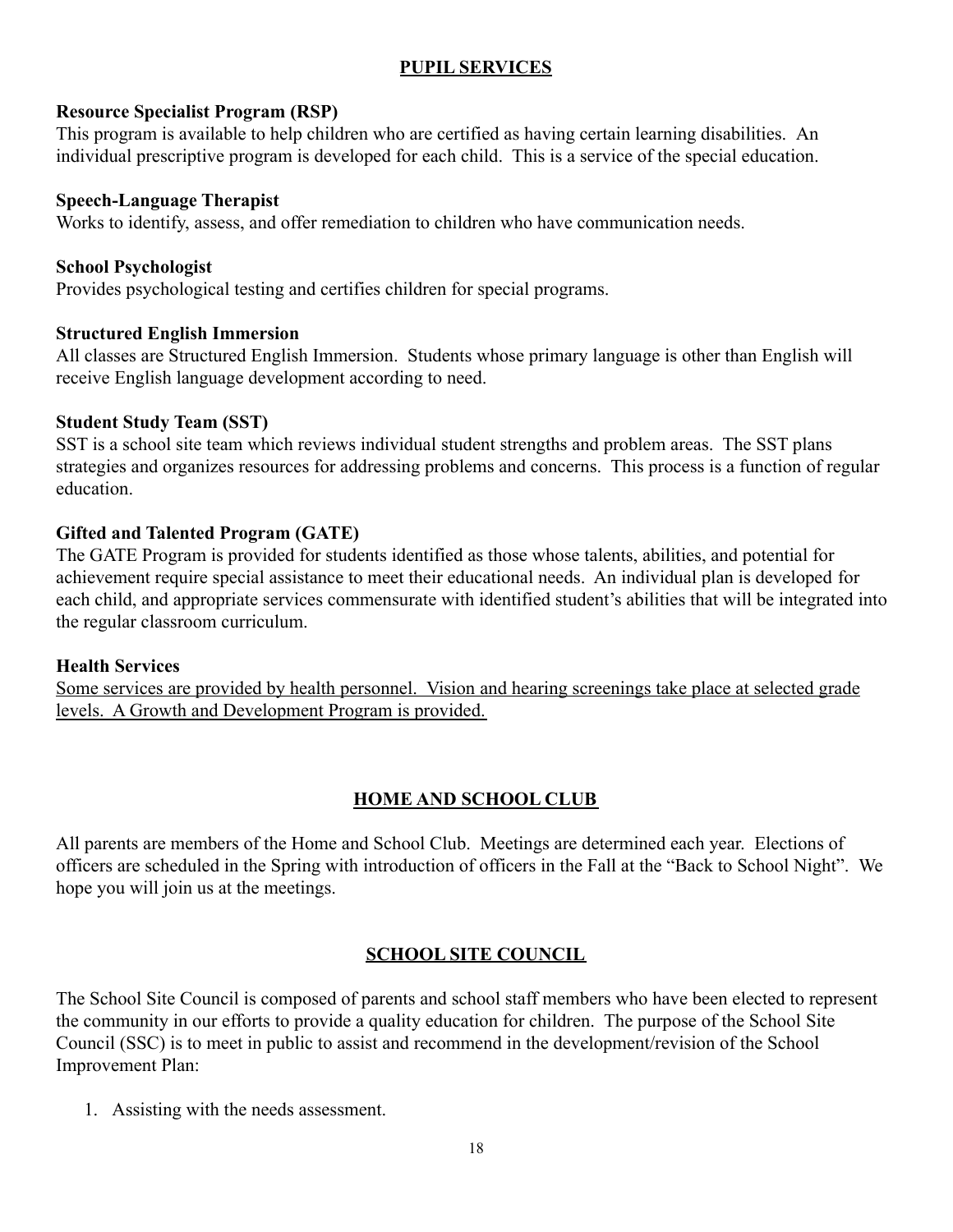- 2. Reviewing goals and priorities.
- 3. Monitoring the plan.
- 4. Continuously reviewing the implementation of the plan.
- 5. Reviewing and updating the plan.
- 6. Provide recommendations for the approval of the School Improvement Plan.

# **ENGLISH LANGUAGE ADVISORY COMMITTEE**

The purpose of the ELAC is to assist parents in becoming informed about the Districts master Plan for English Learners and their school Single Plan for Student Achievement. ELAC representatives become familiar with the 4 training topics:

- 1. Development of the school plan regarding English Learner Programs
- 2. Development of the school's needs assessment.
- 3. The school's annual language census report R-30.
- 4. Ways to make parents aware of the importance of regular school attendance.

All interested members of our community are encouraged to attend school site meetings. Your input is welcomed. Monthly meetings are scheduled. Members from the community are elected to this position.

# **PARENT/TEACHER CONFERENCES**

Keeping informed of the academic progress of a student becomes the responsibility of both the parent and the teacher. We encourage you to become acquainted with your child's teacher early in the school year. Please feel free to schedule a conference with your child's teacher at any time during the school year to discuss his/her academic progress.

# **PARENT VOLUNTEERS**

We encourage parent support in a very meaningful and purposeful way. *Currently, all volunteers are on hold until October 1st, 2021.* The Home and School Club coordinates volunteers for many school activities. Individual teachers may also enlist your help in the classroom for various projects. Be sure to contact your classroom teacher and to sign in at the office each time you are volunteering. Parents are not allowed to enter a classroom without the written or verbal consent of the teacher or escorted by a school staff person in the event of a classroom visitation.

## **Student Responsibilities:**

- 1) Come to school ready to learn
- 2) To read (or have read to them)
- 3) Do your homework each day and take homework, and projects to school on assigned days and due dates
- 4) Have band instruments on band days
- 5) Check with parents for any after school arrangements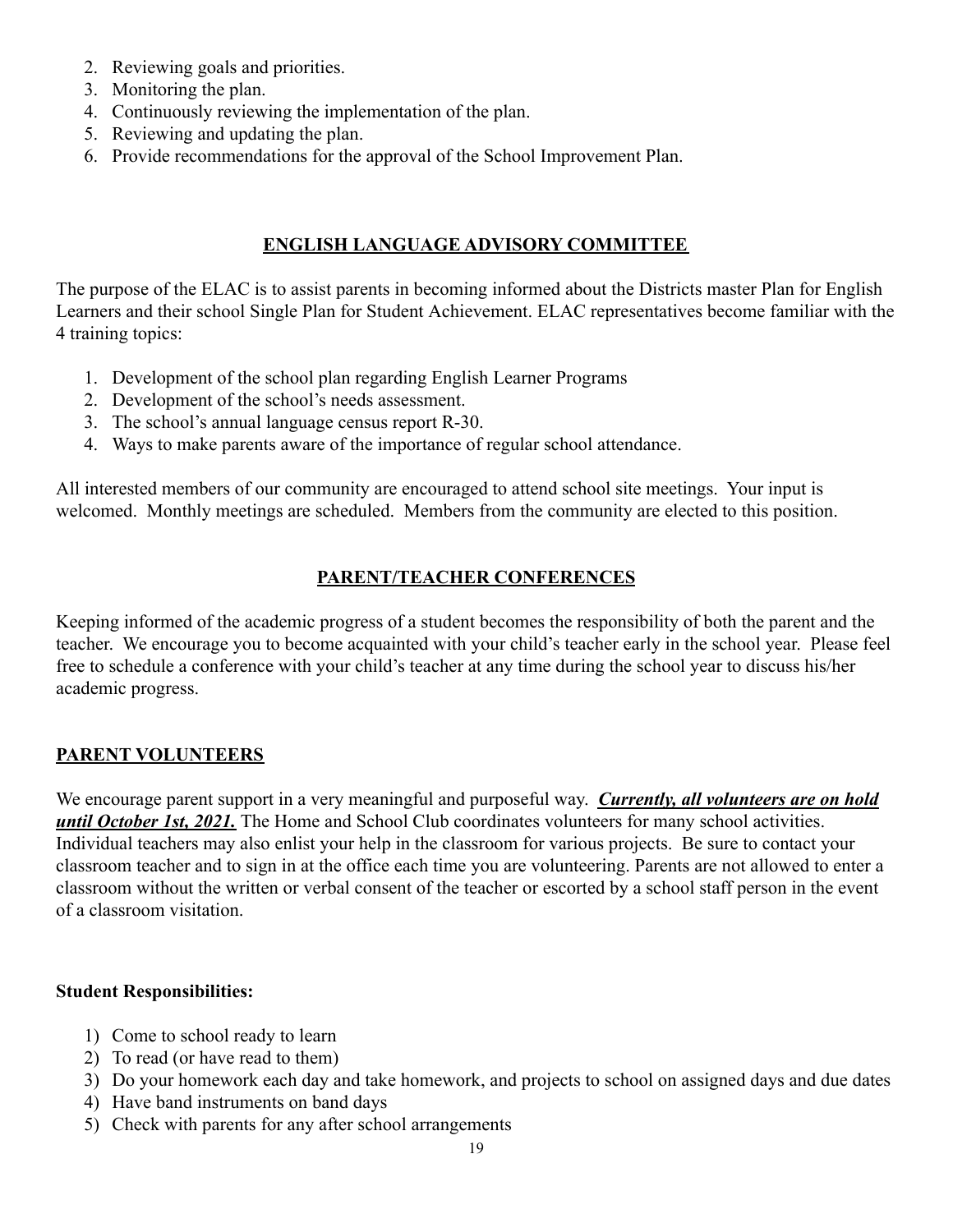- 6) Be in line waiting for teachers by 8:05 a.m.
- 7) Follow school and classroom rules

# **Parent Responsibilities:**

- 1) Review student homework daily
- 2) Explain any after school arrangements
- 3) Be sure child has lunch/money in morning before school
- 4) Have students to school by 8:15 am
- 5) Pick up students in grade K 5 at 2:30 pm on Mon., Tue., Thur., Fri. and 1:15 pm on Wed. Grades  $6 8$ at 2:55 pm & Wed. at 1:15 pm. If other arrangements are made, be sure your child is aware of these in the morning **before** school
- 6) Attend Back To School Night and conferences
- 7) Support all students learning environment by scheduling appointments after the school day.
- 8) Plan time away during naturally occurring breaks.
- 9) If appointments need to be made during the school day, to check their students out during recess and lunch breaks so as not to disturb instructional time of all students.
- 10) Telephone absence line or email school when child is absent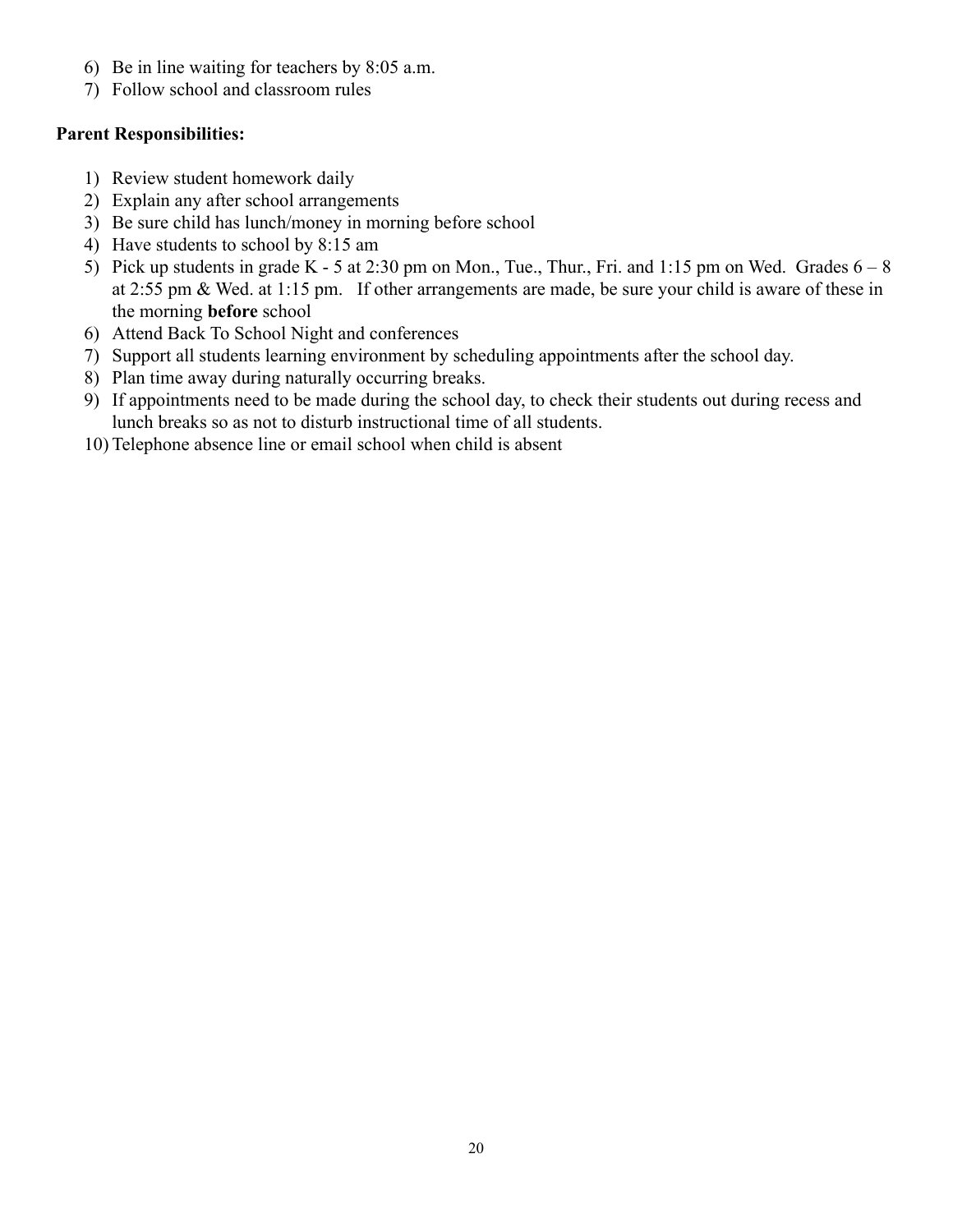# **Morgan Hill Unified School District Anti-Harassment Policy**

- 1. Everyone at school has a right to feel respected and safe. Consequently, we want you to know about our policy to prevent sexual harassment, and harassment based on gender, race, national origin, ethnicity, religion, sexual orientation, or disability.
- 2. A harasser may be a student or an adult. Harassment may include the following when related to gender, race, national origin, ethnicity, religion, sexual orientation, or disability:
	- Name calling, teasing, derogatory comments, slurs
	- Remarks or rumors about an individual's sexual activities, sexual jokes, catcalls or whistles
	- Leering, winking, sexual gestures, pinching, patting, intentional rubbing against another individual's body
	- Graffiti, offensive or graphic posters or book covers
	- Derogatory notes or cartoons
	- Unwelcome touching of a person or clothing, grabbing, fondling
	- Violent acts or threats
- 3. If any words or actions make you feel uncomfortable or fearful, you need to tell a teacher, or counselor, the principal or the District's Compliance Officer.
- 4. If you believe that you or someone else has been the victim of harassment, you should report the alleged acts to a teacher, counselor, principal or the District's Compliance Officer. The report may be verbal or written. You are not required to complete a written form, but if you want to use a form, one is available from the school office.
- 5. Your right to privacy will be respected as much as possible consistent with the District's legal obligations and the need to investigate harassment allegations and take remedial and corrective action.
- 6. We take seriously all reports of sexual harassment, and harassment based upon gender, race, national origin, ethnicity, religion, sexual orientation, or disability and will take all appropriate action to investigate such claims, to eliminate the harassment, and to discipline any persons found to have engaged in such conduct.
- 7. The District will also take action if anyone tries to intimidate you or take action to harm you because you made such a report.
- 8. This is a summary of this District's policy against sexual harassment, and harassment based on gender, race, national origin, ethnicity, religion, sexual orientation, or disability. A complete copy of the policy is available at the School office upon request.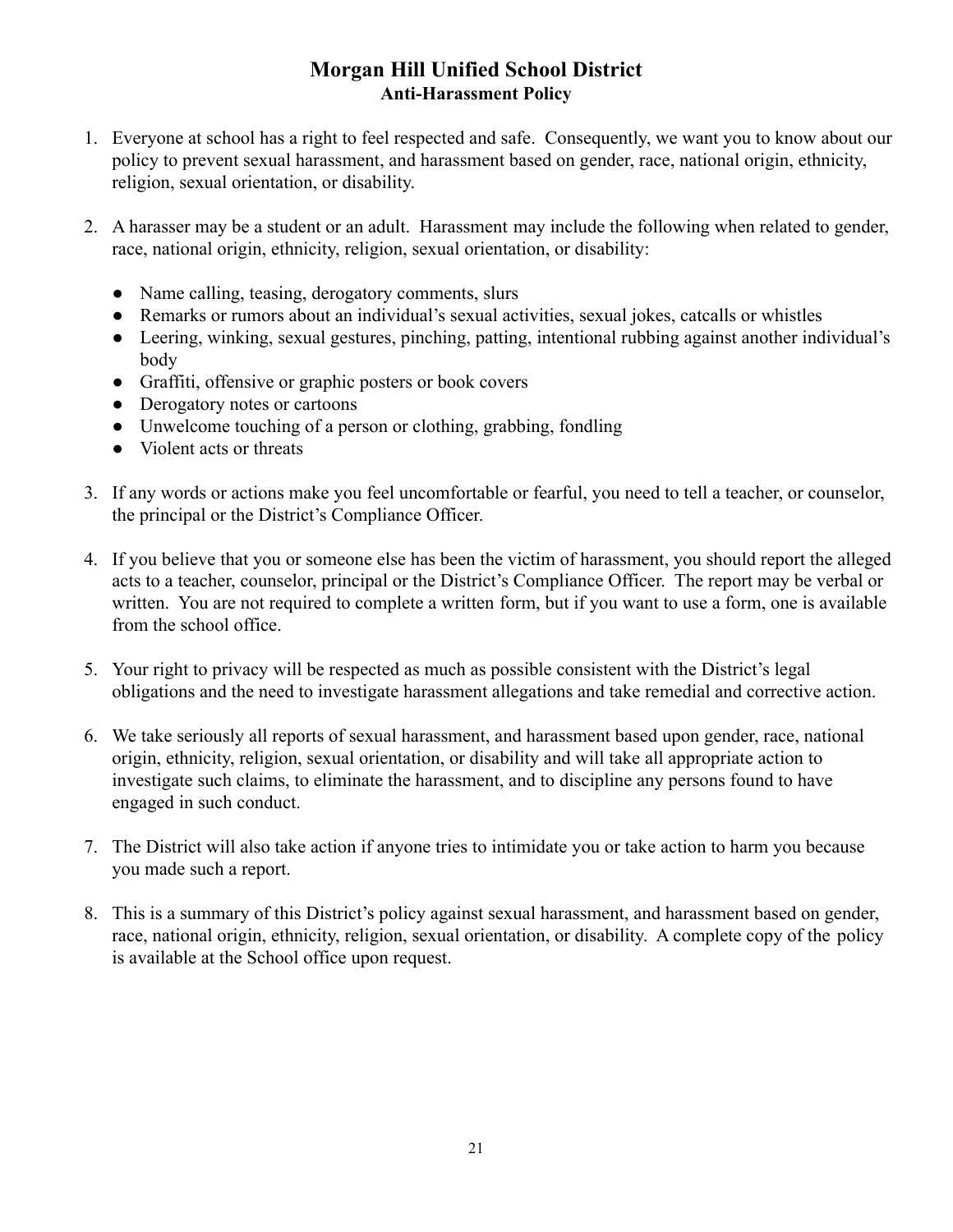## **MORGAN HILL UNIFIED SCHOOL DISTRICT**

#### **NONDISCRIMINATION IN DISTRICT PROGRAMS AND ACTIVITIES, BP 0410 EDUCATION CODE, 200-262.4 Prohibition of Discrimination**

The Governing Board of the Morgan Hill Unified School District is committed to equal opportunity for all individuals in education. Morgan Hill Unified School District programs and activities do not discriminate on the basis of gender, gender identity, age, sex, race, color, religion, ancestry, national origin, ethnic group identification, marital or parental status, physical or mental disability, sexual orientation or the perception of one or more of such characteristics. The Board shall promote programs, which ensure that discriminatory practices are eliminated in all district activities.

# **PHILOSOPHY OF EDUCATION**

Each student is a unique individual with special talents and needs, and has the right to develop to his or her fullest potential.

The Morgan Hill Unified School District is committed to academic excellence, the cultivation of creativity, and the development of personal responsibility and respect for the democratic process.

The provision of such an education requires the dedication of students, staff, Board of Education, parents, and the community. It is to our mutual benefit to maintain open communication and to accept responsibility for the education and support of our students as they prepare to meet the challenges of the  $21<sup>st</sup>$  century.

# **Special Education**

The Individuals with Disabilities Education Act (IDEA) is a federal law that mandates a "free and appropriate public education" to children with disabilities. Morgan Hill Unified School District follows the education code for special education to be in compliance with the IDEA. Students become eligible for special education services through a formalized process of evaluation. Anyone who suspects that a student is disabled may request an evaluation in writing. Requests will receive a response from the school site within 15 days. Usually a Student Study Team is asked to determine whether an assessment is necessary. If recommended, assessments will take place within 60 days of the initial request. If an assessment is not recommended, the Study Team will explain their reasoning in writing. Once a student has been assessed, an Individualized Education Program (IEP) meeting is held to determine a student's eligibility for services.

## **Individual Responsibilities**

In order to implement the educational philosophy of the Morgan Hill Unified School District, students, teachers, classified staff, administrators, Board members, parents, and community must accept certain responsibilities.

## **The STUDENT is responsible for:**

1. Realizing and valuing the importance of education as a lifelong process, accepting its privileges and assuming its responsibilities.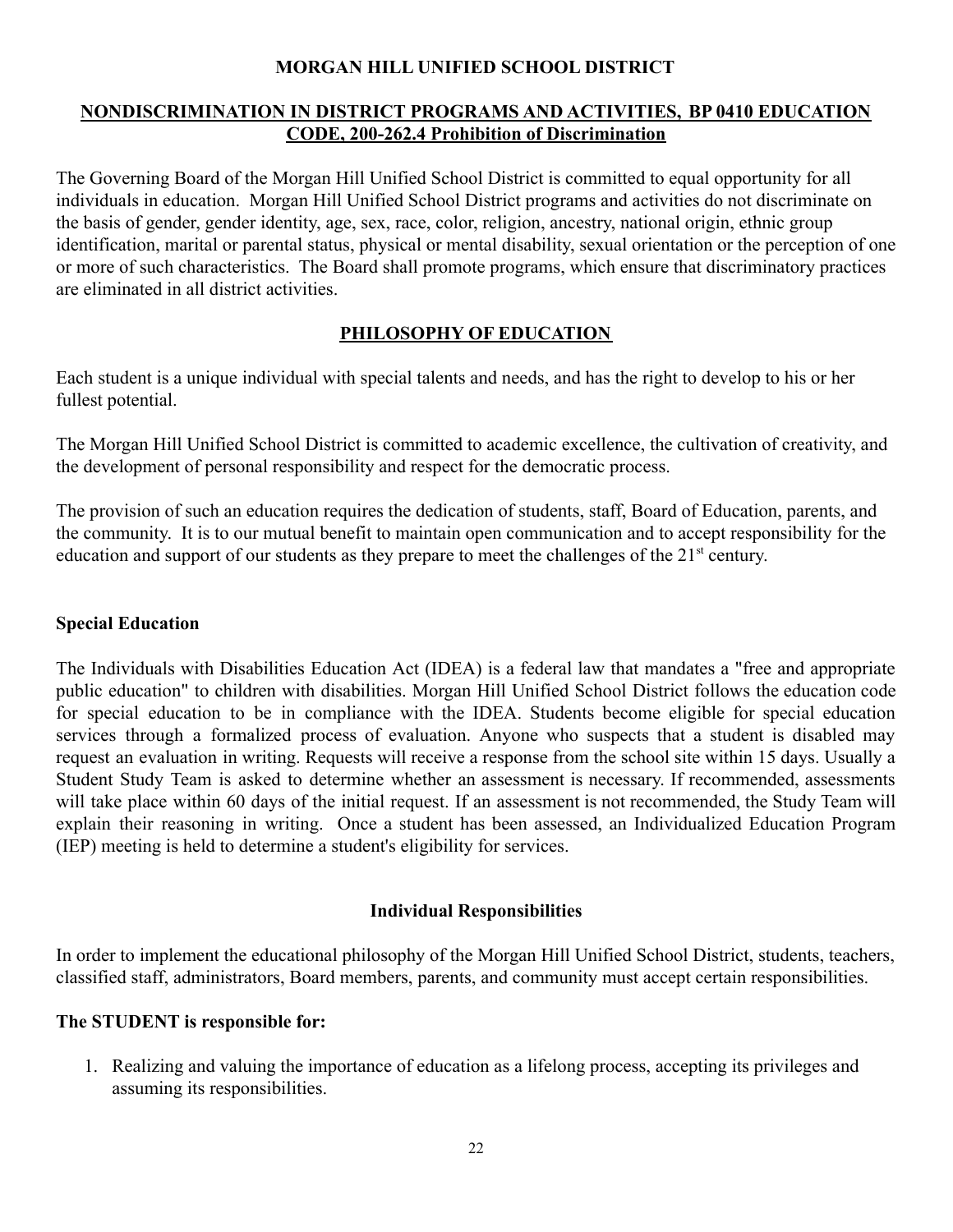- 2. Developing an understanding of, and respect for, various cultures.
- 3. Developing pride in the school, community, state, and nation, and participating in the privileges and duties of citizenship.
- 4. Participating in extracurricular and community activities in order to develop cooperative traits and leadership skills, social poise, and an understanding of the democratic process.
- 5. Developing academic, vocational, social and decision-making skills in order to become an effective, self-sufficient, productive member of society.
- 6. Understanding the expectations of the school and society, respecting authority, and demonstrating concern for the welfare of others.
- 7. Demonstrating personal pride through appearance, behavior, and performance.
- 8. Respecting the rights and opinions of others and accepting responsibility for one's actions.

# **TEACHER is responsible for:**

- 1. Demonstrating, by action and attitude, an active interest in, and understanding of, each student.
- 2. Participating in activities that are beneficial to students, district, and community.
- 3. Establishing appropriate and effective two-way communication with parents.
- 4. Utilizing the most appropriate current methods and materials to meet the needs of students, the goals of the class, and the philosophy of the district.
- 5. Creating a classroom atmosphere which promotes learning, the development of student self-esteem, appropriate behavior, and respect for the rights and responsibilities of the students.
- 6. Participating in an ongoing staff development program which emphasizes effective instructional strategies and sound curriculum choices.

# **CLASSIFIED STAFF MEMBER is responsible for:**

- 1. Developing professional and vocational skills which enhance the total program.
- 2. Refining interpersonal skills in order to deal effectively with staff, students, and parents.
- 3. Contributing to a school climate which promotes learning and the development of student self-esteem.
- 4. Reinforcing appropriate student behavior and actions which demonstrate respect for the rights and responsibilities of all students.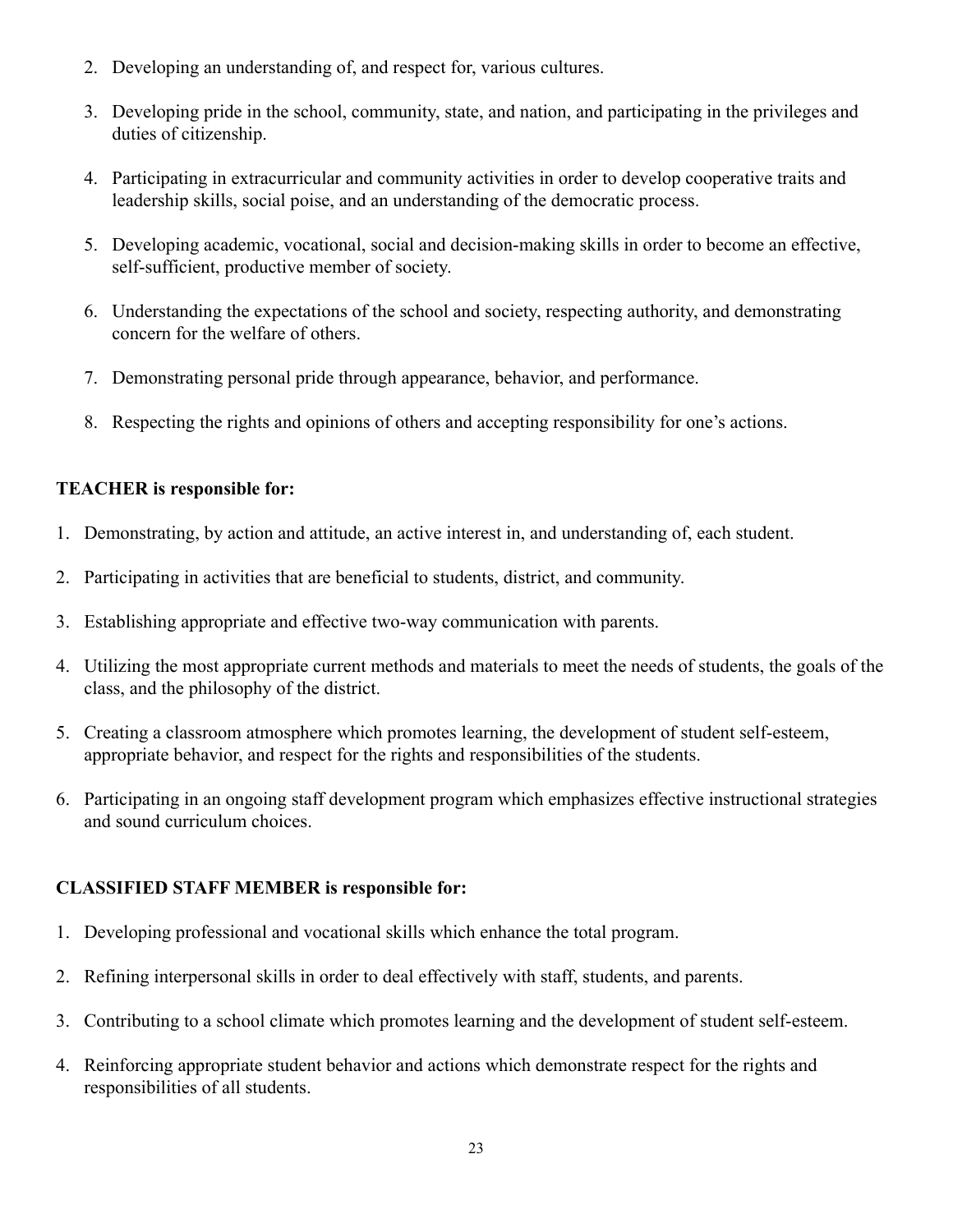#### **ADMINISTRATOR is responsible for:**

- 1. Providing leadership and support to all members of the staff, including the provision of staff development opportunities.
- 2. Assigning personnel in a manner which best utilizes the talents of the staff while maximizing the educational opportunities for students.
- 3. Providing instructional leadership which encourages innovation and the use of research, evaluation and continuing curriculum review and improvement.
- 4. Recruiting the most qualified personnel available.
- 5. Creating a safe environment.
- 6. Implementing district goals effectively.
- 7. Participating in the management of the district as a whole.
- 8. Participating in professional and community organizations.
- 9. Insuring communication with the district, the Board of Education, parents, and the community at large.
- 10. Implementing school and district policies, rules and regulations.
- 11. Monitoring and evaluating programs and personnel.

#### **BOARD OF EDUCATION is responsible for:**

- 1. Developing and evaluating philosophy and goals for the district.
- 2. Adopting an annual budget and establishing fiscal priorities in conformance with the district's philosophy and goals.
- 3. Determining the scope of the educational program through the adoption and review of the curriculum.
- 4. Adopting policies for the general operation of the district which are consistent with state law and district goals.
- 5. Considering staff recommendations and community opinion in the development of policies.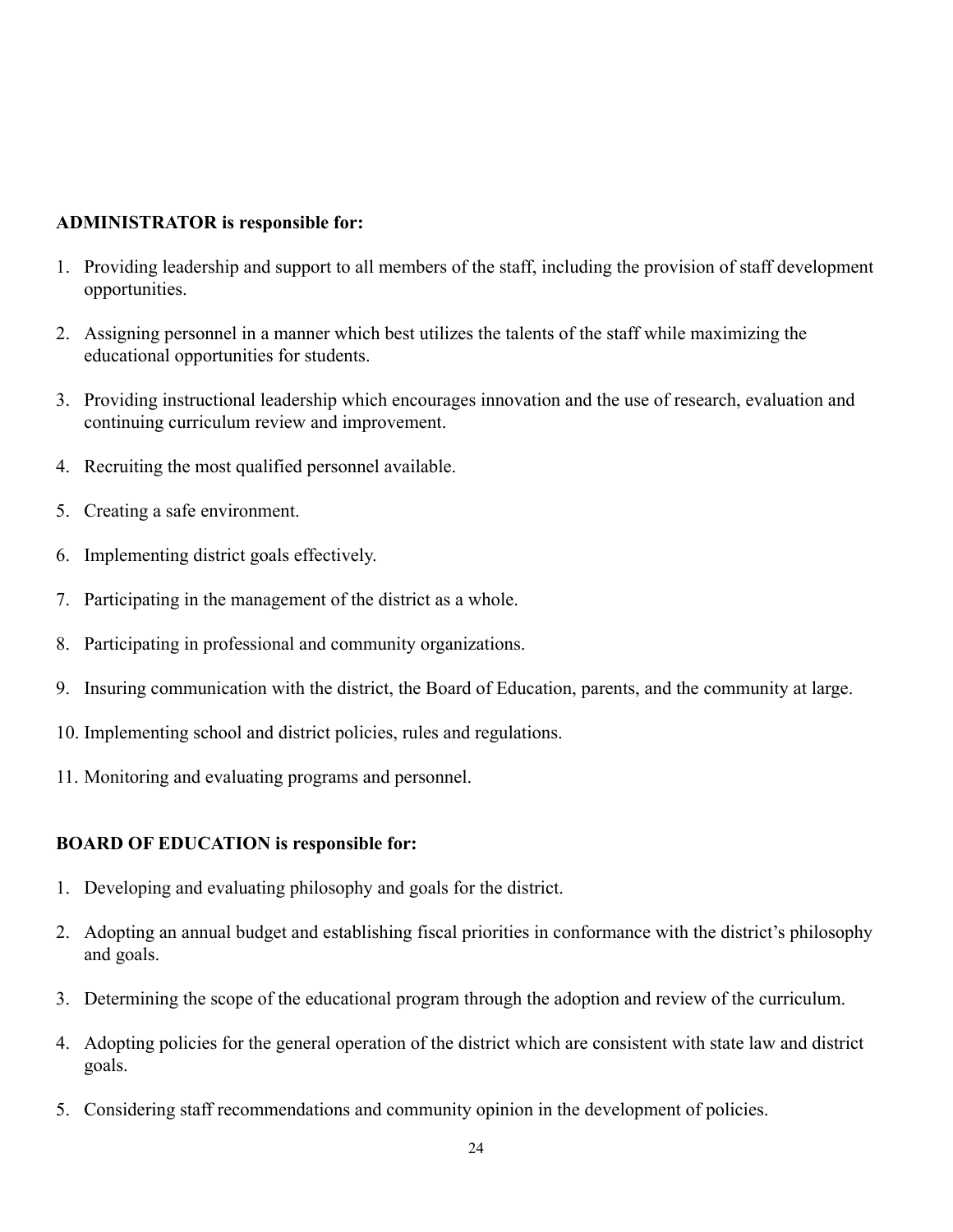- 6. Being sensitive to staff and community needs and maintaining open communication.
- 7. Demonstrating a sincere interest in public education and an abiding faith in its contribution to the democratic way of life.
- 8. Developing a broad and open-minded attitude, thinking independently, relying on fact, and considering all sides of controversial issues.

#### **PARENT is responsible for:**

- 1. Providing a positive home atmosphere and attitude toward learning that encourages children to do their best.
- 2. Cooperating with school personnel.
- 3. Supporting school activities.
- 4. Providing diverse and knowledgeable resources.
- 5. Establishing appropriate and effective two-way communication with teachers and other school personnel.
- 6. Becoming informed about legislation which affects schools.

## **COMMUNITY, ITS BUSINESSES, AND ITS AGENCIES are responsible for:**

- 1. Supporting schools in their efforts to meet the changing needs and expectations of society.
- 2. Participating in school programs and district elections.
- 3. Informing the district of matters which affect the educational process.